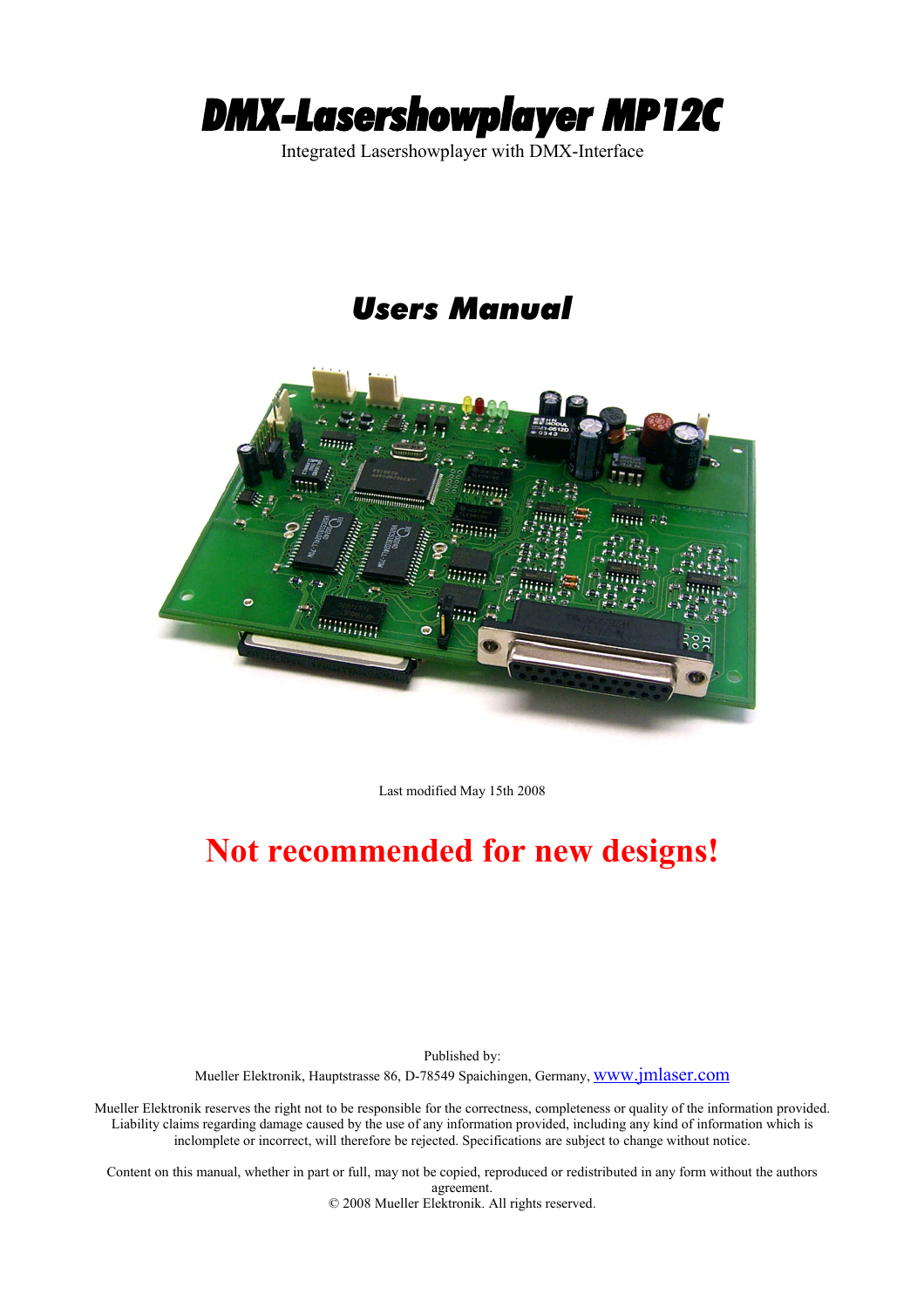## **Contents**

| 1<br>1.1<br>1.2          | Description<br>Features<br>Starting up                                                                  | Page 3             |
|--------------------------|---------------------------------------------------------------------------------------------------------|--------------------|
| 2                        | <b>Connecting MP12C</b>                                                                                 | Page 4             |
| 2.1<br>2.2<br>2.3<br>2.4 | Connecting scanner- and coloroutputs<br><b>DMX</b> Interface<br>Triggerinputs<br>Serial Interface RS232 | Page 5             |
| 2.5<br>2.6               | Powersupply<br>Status-LEDs<br>Boardlayout                                                               | Page 6             |
| 3<br>3.1                 | <b>Memorycard (CF-Card)</b><br><b>Reserved Filenames</b>                                                | Page 7             |
| 4<br>4.1<br>4.2          | The Showmanagement of the player<br>Basics of DMX-control                                               | Page 8             |
| 4.3<br>4.4               | Setting up Showparameters<br>Showselection via DMX<br><b>DMX</b> Fail Protection                        | Page 9             |
| 5<br>5.1<br>5.2<br>5.3   | <b>Creating the Configurationfile</b><br>DMX-Baseaddress<br>Colorpalette<br>Setting up DMX-Channels     | Page 10<br>Page 11 |
| 5.4                      | The Showtable                                                                                           | Page 14            |
| 6<br>6.1                 | <b>Errors</b><br>Errorcodes on Status-LEDs                                                              | Page 19            |
| 7<br>7.1                 | <b>LED-panel</b><br><b>Mechanical Dimensions Panel</b>                                                  | Page 20<br>Page 22 |
| 8<br>8.1                 | Firmwareupdate<br><b>Update Procedure</b>                                                               | Page 23            |
| 8.2                      | Troubleshooting                                                                                         | Page 24            |
| 8                        | Compatibility                                                                                           | Page 25            |
| 9                        | <b>Mechanical Dimensions</b>                                                                            | Page 26            |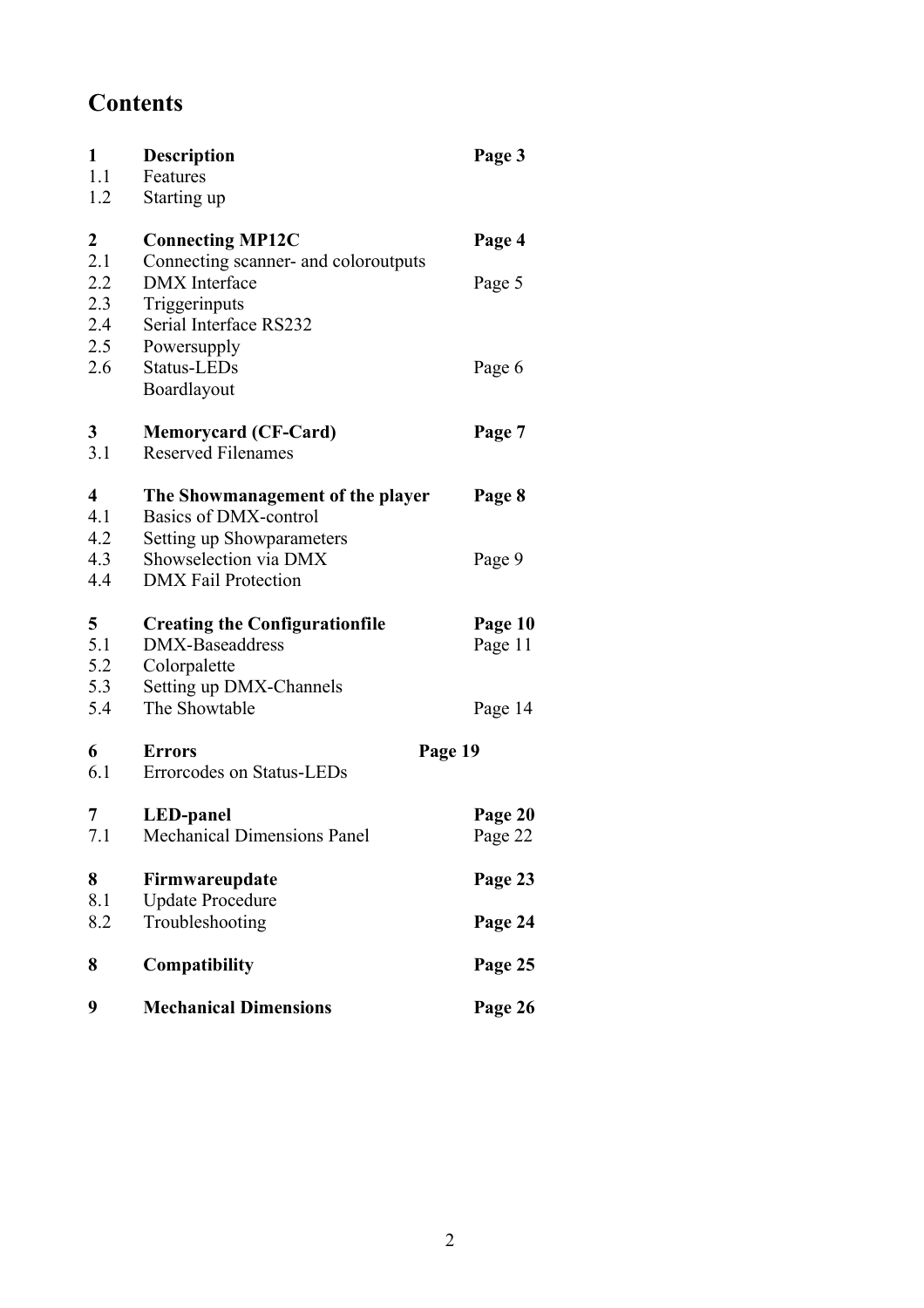## **1 Description**

The lasershowplayer MP12C allows a PC-independent playback of Lasershows in ILDA-format under DMX-control.

A Compact Flash Card is used as memory media, on which the shows are stored for playback. For editing the memorycard and setting up device parameters, a PC with Windows\*\* operating system and a simple flashcard reader is required.

Selection of the show sequences and settings of various showparameters are controlled via DMX. The player also allows the playback of up to 3 shows without using DMX-control.

## **1.1 Features**

High Performance 16Bit-Microcontroller 256 Kbytes RAM Playbacks all Showsequences in ILDA-Standardformat Up to 256 Shows selectable via DMX DMX-functions use minimum 1, maximum 8 DMX-channels 2 additional shows selectable via hardwired, opto-isolated inputs (planned) Showlength only limited by capacity of memory media. Supports Compact Flash cards with FAT16 Filesystem up to 2 GB X/Y-outputs 12Bit, 16 Millions of picture coordinates Coloroutputs RGB 8Bit, 256 out of 16 Million colors All outputs on 25-pin ILDA-standard connector Outputspeed up to 30000 points per second (pps) Single powersupply 10-30V DC DMX-512 Input DMX Fail Protection RS232-Interface (optional)

## **1.2 Starting up**

Each device is shipped with a memorycard, where a testframe is programmed as Pause-show (DMX-showselection 0 or DMX-off). This allows an easy check of display functions when starting up.

Before switching-on the MP12C, insert the memorycard into the slot.

After switching on, output of the testframe starts immediately.

The user should pay attention, that Laser radiation, emitted from the laserprojector will not cause any risk, when stating-up for the first time.

The output of the testframe is configured as follows:

- Picture size X/Y 30%
- Output speed 10Kpps
- $-$  Blankshifting  $= 2$
- The testframe is a square with diagonal lines and a circle. The colors of the square are red, green, blue, yellow, the diagonals are cyan an magenta and the circle is white (All colors using the Pangolin\*-standardpalette)
- Because all other shows are not used, the frame will be outputted independent of the DMXsignal.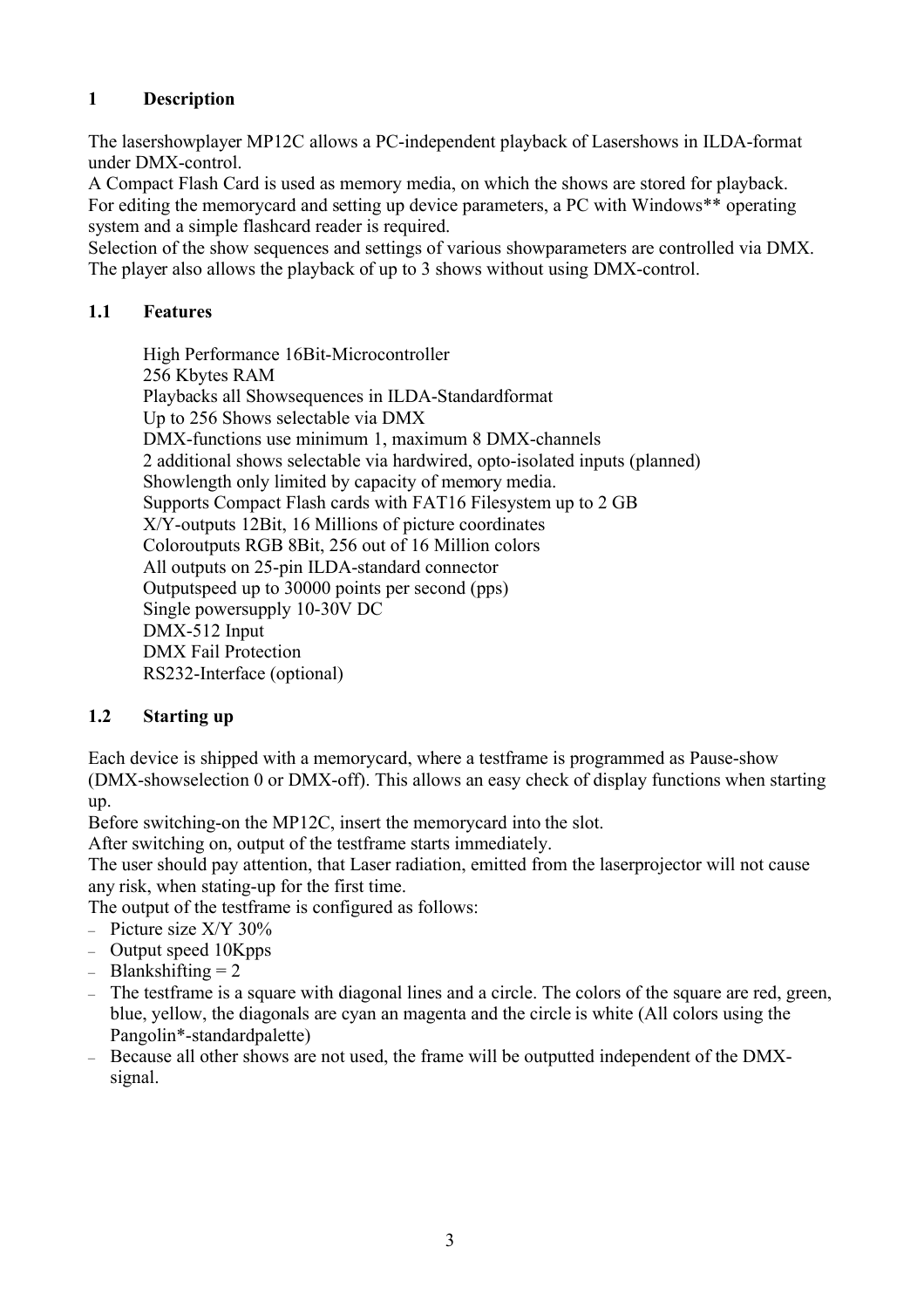## **2 Connecting MP12C (Fig.1)**

#### **2.1 Connecting scanner- and coloroutputs**

All outputs are located at an ILDA-standard connector. This can be a 25-pin D-Sub connector (female) or a 26-pin IDC-connector.

The IDC-connector allows to connect a separate D-Sub connector by using a flat cable.

All outputs are symmetrical and be be used in 3 different configurations:

- 1. symmetrical signal. Outputs + and are connected directly with the corresponding pins of the receiving unit. For signal inversion, the 2 lines just have to be crossed.
- 2. Single ended. Output will be grounded to 0V (GND) and the outputs + and GND have to be connectd to the inputs of the receiving unit.
- 3. Single ended inverted. Output + is grounded to GND and the outputs and GND are connected to the inputs of the receiving unit.

The maximum signal level between the scanneroutputs X and Y is 10V and the signal level between the coloroutputs is 5V.

All outputs can be grounded and are short circuit protected.

#### **ILDA-standard connector 25/26-pin**

| X+                         | Scanneroutput $+$             |
|----------------------------|-------------------------------|
| $Y_{+}$                    | Scanneroutput $+$             |
| Intens+                    | Intensity/Blanking +          |
| Interlock A                | Internally connected to 17    |
| $Red +$                    | Coloroutput Red +             |
| $Green +$                  | Coloroutput Green +           |
| $Blue +$                   | Coloroutput Blue +            |
| $8 - 12$ n.c.              | Not used                      |
| Shutter+5 $V^*$            |                               |
| $X-$                       | $Scanner output -$            |
| $Y -$                      | Scanneroutput –               |
| Intens-Intensity/Blanking- |                               |
| Interlock B                | Internally connected to 4     |
| Red-                       | Coloroutput Red -             |
| Green -                    | Coloroutput Green -           |
| Blue -                     | Coloroutput Blue -            |
| $21 - 24$ n.c.             | Not used                      |
| <b>GND</b>                 | Signal ground                 |
| n.c                        | not used (IDC-connector only) |
|                            |                               |

\* Note: maximum load 20mA for 5V!

#### **Jumper for blankingsignal**

Setting of the jumperpositon selects the signal for output Intensity/Blanking on pins 3/16. When set to position 1, a fourth analog output (currently not used) will be connected to output. Position 2 outputs the digital blanking signal.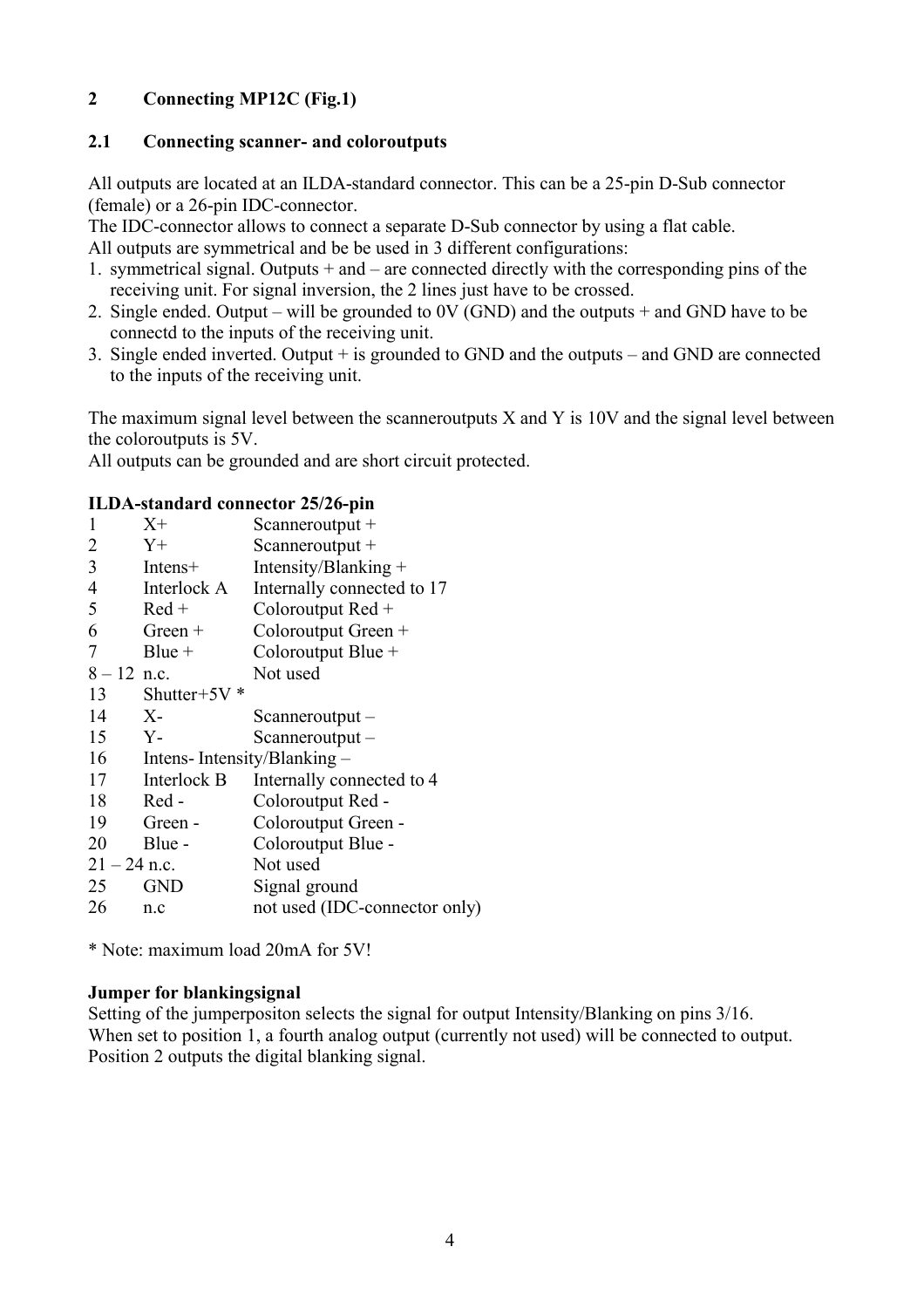## **2.2 DMX Interface**

Inputs for DMX-512 are located at a 5-pin connector.

A 5-pin XLR-connector (male) or a cheaper 3-pin XLR-connector (male, NOT standard) has to be wired here.

Pins

| 1. DMX GND        | Ground               |
|-------------------|----------------------|
| 2. Data $+$       | $DMX$ -Data +        |
| $3. \text{ Data}$ | DMX-Data -           |
| 4. DMX Term 1     | terminating resistor |
| 5. DMX Term 2     | terminating resistor |

The pins 4 and 5 (terminator) allow to add a 120 Ohm terminating resistor between the datalines. This resistor should be connected to the datalines at the last device of a DMX-chain. By simply connecting the pins 4 and 5 together (by a separate switch or a bridge in the XLR-cable), this on board resistor is connected to the datalines.

Watch the correct wiring of the DMX-signals!

The MP12C recognizes a valid DMX-datastream and the green LED "DMX" is on. If there is no recognition of the DMX-signal, maybe the 2 datalines are changed. Check this by changing the datalines D+ and D-. Some DMX-controllers also have a switch to change these datalines.

## **2.3 Triggerinputs**

Triggerinputs are not activated at this time.

The MP12C has 2 optoisolated inputs for selecting 2 shows (Triggershows).

Inputs are edgetriggered.

Maximum input signal should be 5-12V.

Important: The negative inputs are not connected to ground. When not using the isolation, they should be connected to GND.

## **2.4 Serial Interface RS232**

The serial Interface is only used for service or customized firmware and is not described here.

## **2.5 Powersupply**

A single regulated voltage between 10V and 30V is used to power the board. Maximum current is 500mA. All other voltages are generated internally. The supplied voltage should be free of noise and transients and should be regulated to  $+/$ - 10%.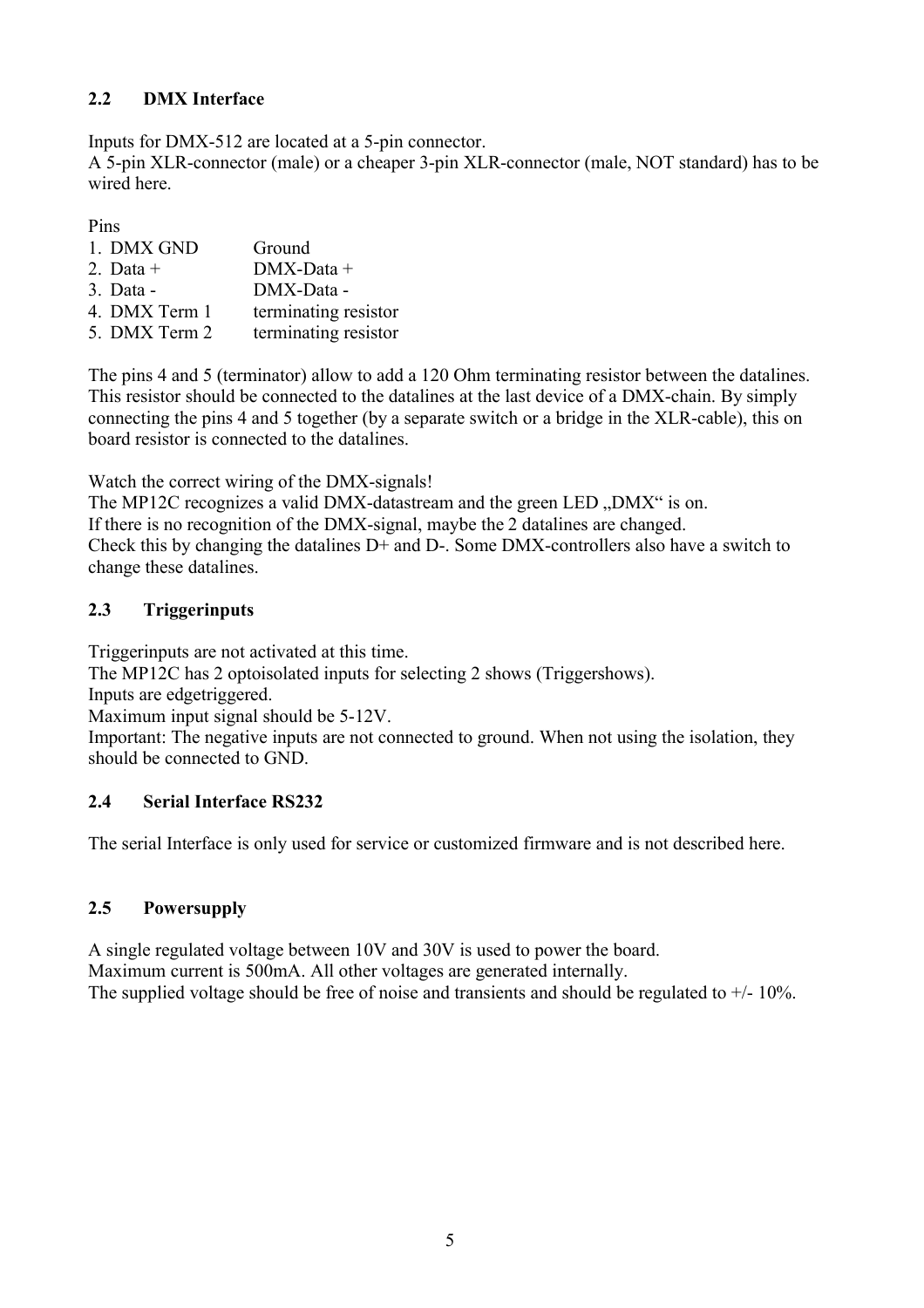#### **2.6 Status-LEDs**

Functions of the LEDs are: **Green** READY shows the normal operating condition **Green** DMX shows the receiption of a valid DMX signal. **Red** ERROR shows an errorcondition **Yellow** DATA shows access to the mass storage media

During error condition, the LEDs offer additional monitoring functions described in section 6 Errors (Page 18).



**Fig. 1** Boardlayout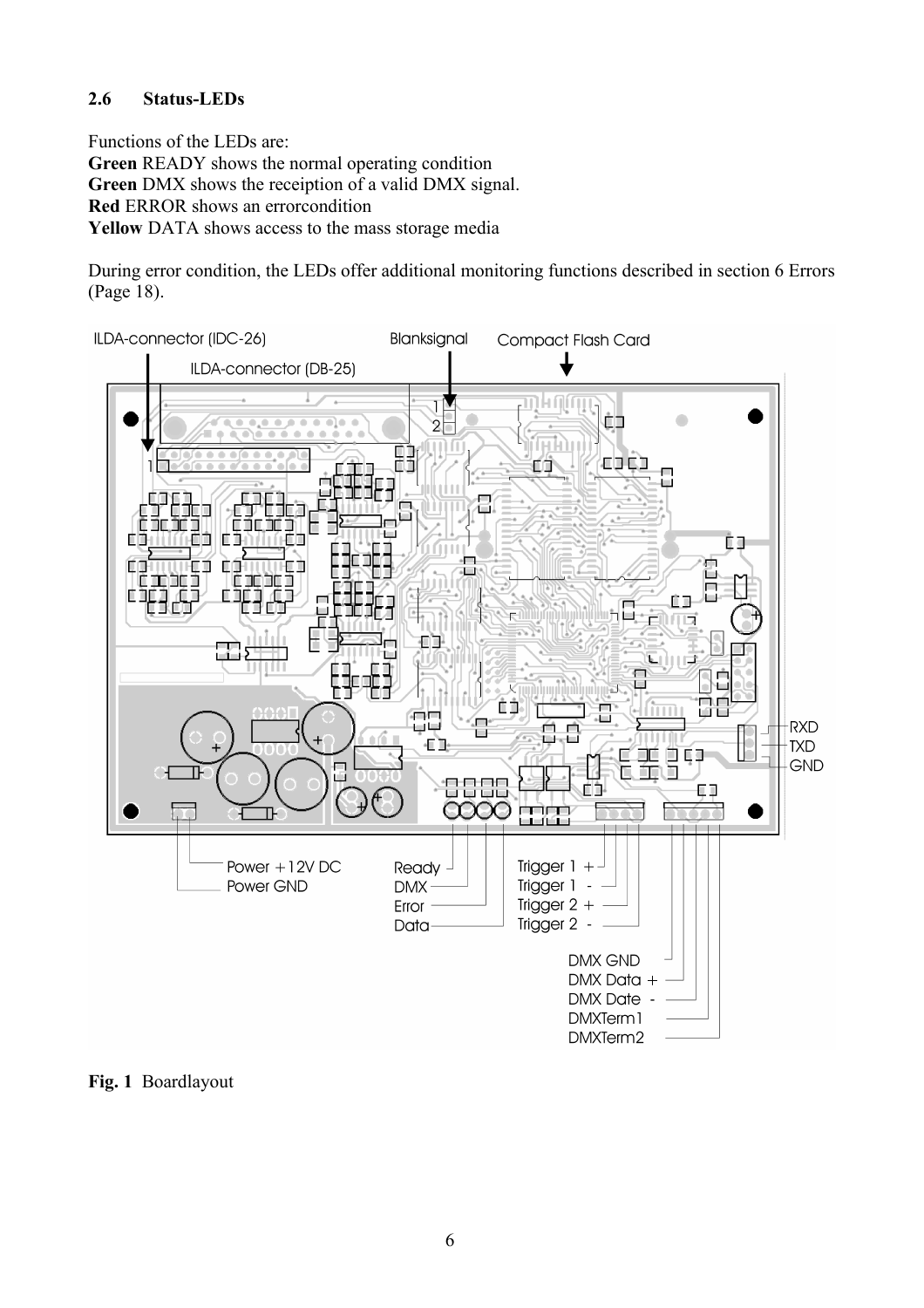## **3 Memorycard (Compact Flash card)**

Only Compact Flash cards supplied with this product can be used.

**Important:** The card has to be formatted with FAT16 filesystem only.

All cards shipped together with the MP12C are formatted correctly and must NOT be reformatted. Caution: When using own cards or reformat cards by using a PC with Windows\*\* operating system, it is not ensured, that the cards are formatted FAT16. Depending on the memory size of the card, Windows\*\* can format these to FAT12, FAT16 or FAT32 filesystem. The MP12C will not work with other filesystems than FAT16.

## **Avoid formatting the card by the use of a PC with Windows\*\* operating system!**

No subdirectories are supported by the MP12C!

All showfiles and configuration files must be placed in the rootdirectory of the card. Subdirectories are allowed, but cannot be found by the MP12C-system. There may be not more than 260 files located in the rootdirectory. It is recommended not to store more files as necessary on the card.

Only short filenames will be processed (8.3-format) by the MP12C!

The showplayer does not support long filenames.

The name of the files should be not longer than 8 charcters plus the extension (for example ILD). When copying files to the card, both long and short filenames are created. The MP12C only reads the short names. The long names need additional space in the rootdirectoy. To avoid loosing space (and limiting maximum possible number of files), the names should be kept as short as possible. Short filenames are not case sensitive!

## **3.1 Reserved Filenames**

Some filenames are reserved for device control. These files will be read out by the MP12C automatically and must NOT be deleted or renamed. The following filenames are reserved:

| deleted automatically by the MP12C. | CONFIG.DAT<br><b>FLASHMP.BIN</b><br>FWUP12C.BIN | Contains output settings for the MP12C.<br>Control program for firmwareupdate.<br>File for a specific firmware update. When this file is found, the MP12C<br>automatically updates the firmware. After this procedure, this file will be |
|-------------------------------------|-------------------------------------------------|------------------------------------------------------------------------------------------------------------------------------------------------------------------------------------------------------------------------------------------|
|-------------------------------------|-------------------------------------------------|------------------------------------------------------------------------------------------------------------------------------------------------------------------------------------------------------------------------------------------|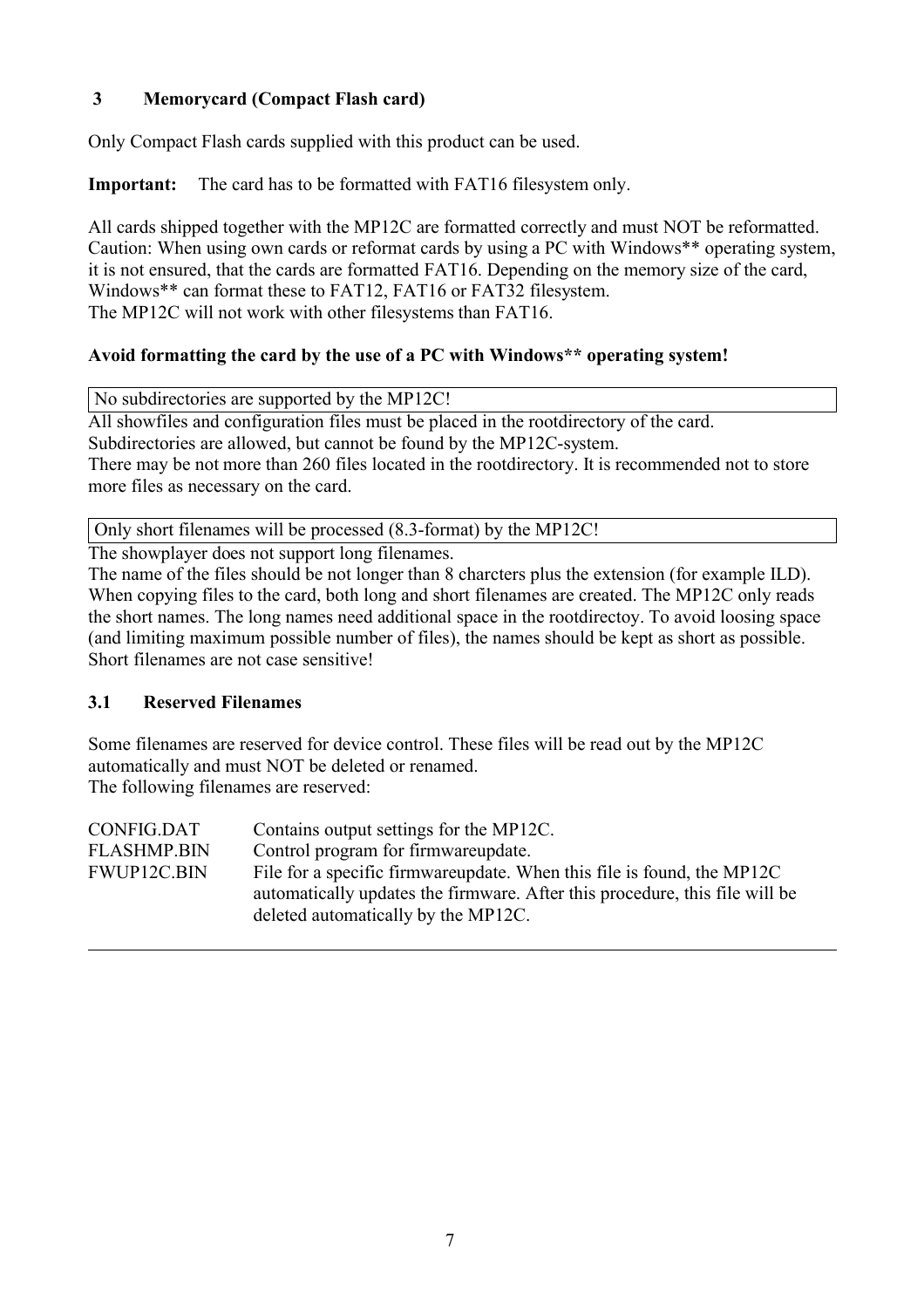## **4 The Showmanagement of the player**

The complete management of the show output is controlled by the configurationfile CONFIG.DAT. This file is the heart of the showcontrol and must be placed on the card! When the operating system of the MP12C will not find this file, an error occurs (see section 6 Errros).

The configurationfile is created or modified by the use of a free softwaretool (Windows9x-XP<sup>\*\*</sup>). Always store a backup of the card on your PC for saving the contents of the card in case of a card failure.

## **4.1 Basics of DMX-control**

Note the difference between DMX-channels (addresses) and DMX-data (value): The channel is equivalent to the fader of the DMX-controller and the data represents the wiper position of the fader.

DMX-512 allows the use of 512 channels (faders) maximum.

On stage, many different devices, like moving heads, lamps etc. need many different channels. These channels are normally grouped together by function.

The DMX-receivers for these different functions all occupy a fixed number of channels. The BASEADDRESS of every device sets the beginning address for this device inside the whole

range of 512 channels. The individual channel number of each device is added to this baseaddress. Receivers set to the same baseaddress will respond to the same faders of the control desk. Fader channels of simple control desks mostly start from address 1.

The Showplayer MP12C allows the placement of a group of 16 channels maximum inside the range of 512 channels.

Example: Baseaddress  $= 48$ . Control functions can be placed to individual channels  $1-16$ , which means physical channels from 48 – 64.

The MP12C needs one DMX-channel minimum, when operating in DMX-mode. All additional control channels are optional.

Any number of individual channels 1-16 can correspond to any selected control function. Overlapping of channels is possible. So, different control functions can be placed to the same channel (fader). But this normally does not make sense.

## **4.2 Setting up showparameters**

All settings of the showparameters are global, when enabled for DMX-control. But different shows often need different settings.

To ensure every show be outputted under the right settings, the settings should be stored as a scene on the DMX-desk together with the showselection.

When showparameters are not directed to a DMX-channel, a fixed value can be set and this value is global for all shows.

Also, DMX-faders can jump between 2 values, even when the fader is left untouched. This results in changing showselection and output parameters. For this reason, a direct (life) operation of the DMX-desk is not the best way. A better solution is storing all settings as scenes (presets) on the desk. Calling these scenes by keyboard or chaser ensure a stable showplayback.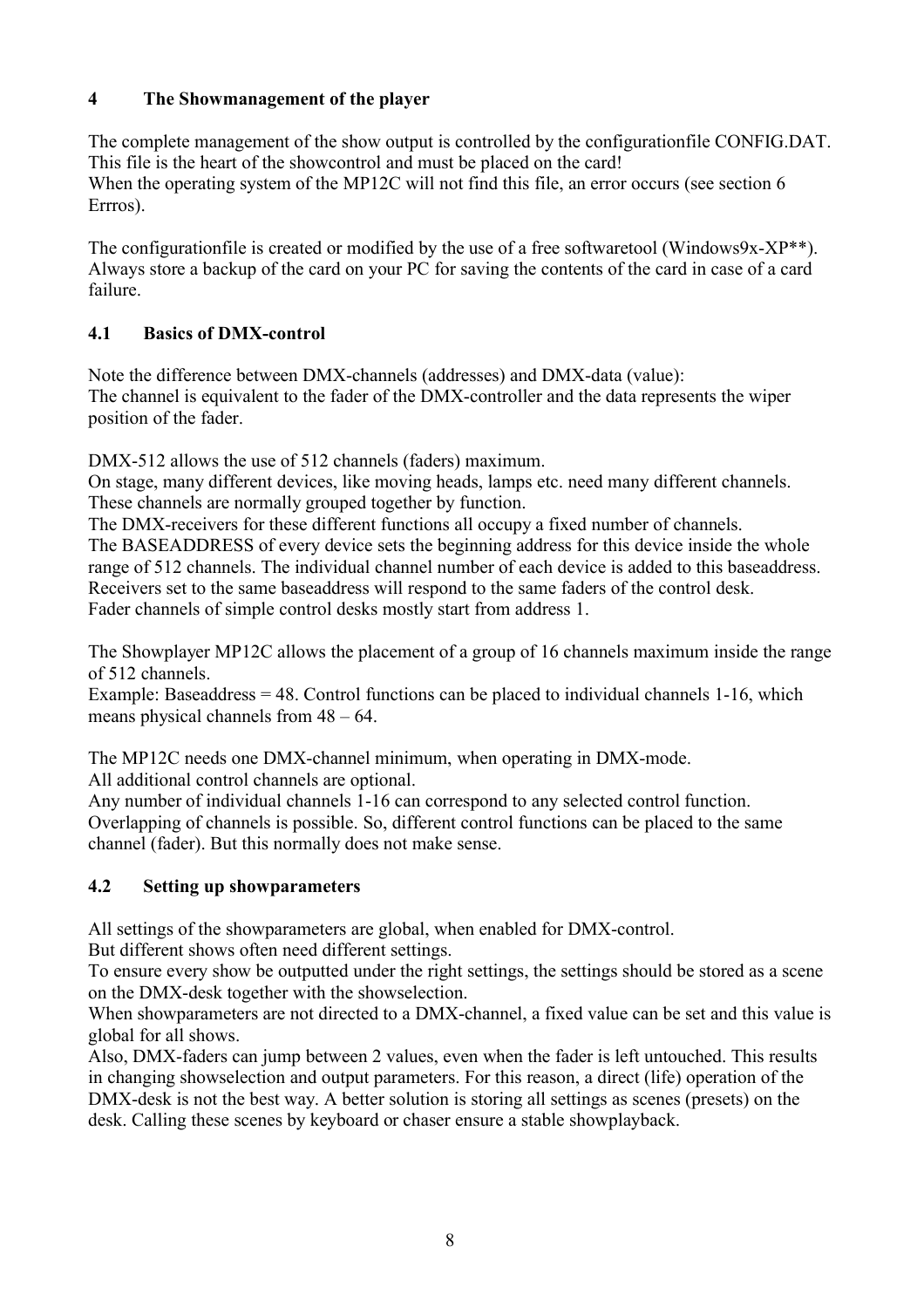## **4.3 Showselection via DMX**

Practically, it does not make sense to place all 256 possible showselections one one fader channel. It is too different to select one of 256 faderpositions.

The MP12C uses 2 channels for showselection.

Using the first channel (Showselect L), shownumbers 0 to 15 can be accessed and the second channel (showselect H) selects one bank out of 16. So, 16 banks containing 16 Shows each, can be selected.

Examples:

Showselect H = 0, Showselect L = 8 (fader center position): shownumber = 0 x 16 + 8 = 8 Showselect H = 8 (center position), Showselect L = 3, shownumber =  $8 \times 16 + 3 = 131$ Showselect H = 15 (fader max), Showselect L = 15 (max): Shownummer = 15 x 16 + 15 = 255

Shownumber zero (both faders placed to minimum) represents a special condition.

This shownumber is called PAUSE, because output is shut down when no show corresponds to this showselection. But also a show can be played for pause, when this selection contains a valid show. This allows to play a show even whithout using DMX-control.

The MP12C always playbacks PAUSE, when show number 0 is selected or when any other shownumber does not correspond to a showfile (showtable is empty).

## **4.4 DMX Fail Protection**

The MP12C automatically recognizes a valid DMX512-signal. When signal fails in case of interruption of the DMX connection, the showoutput automatically switches to PAUSE. When a show is placed in PAUSE, this show will be outputted, even when there is no valid DMXconnection.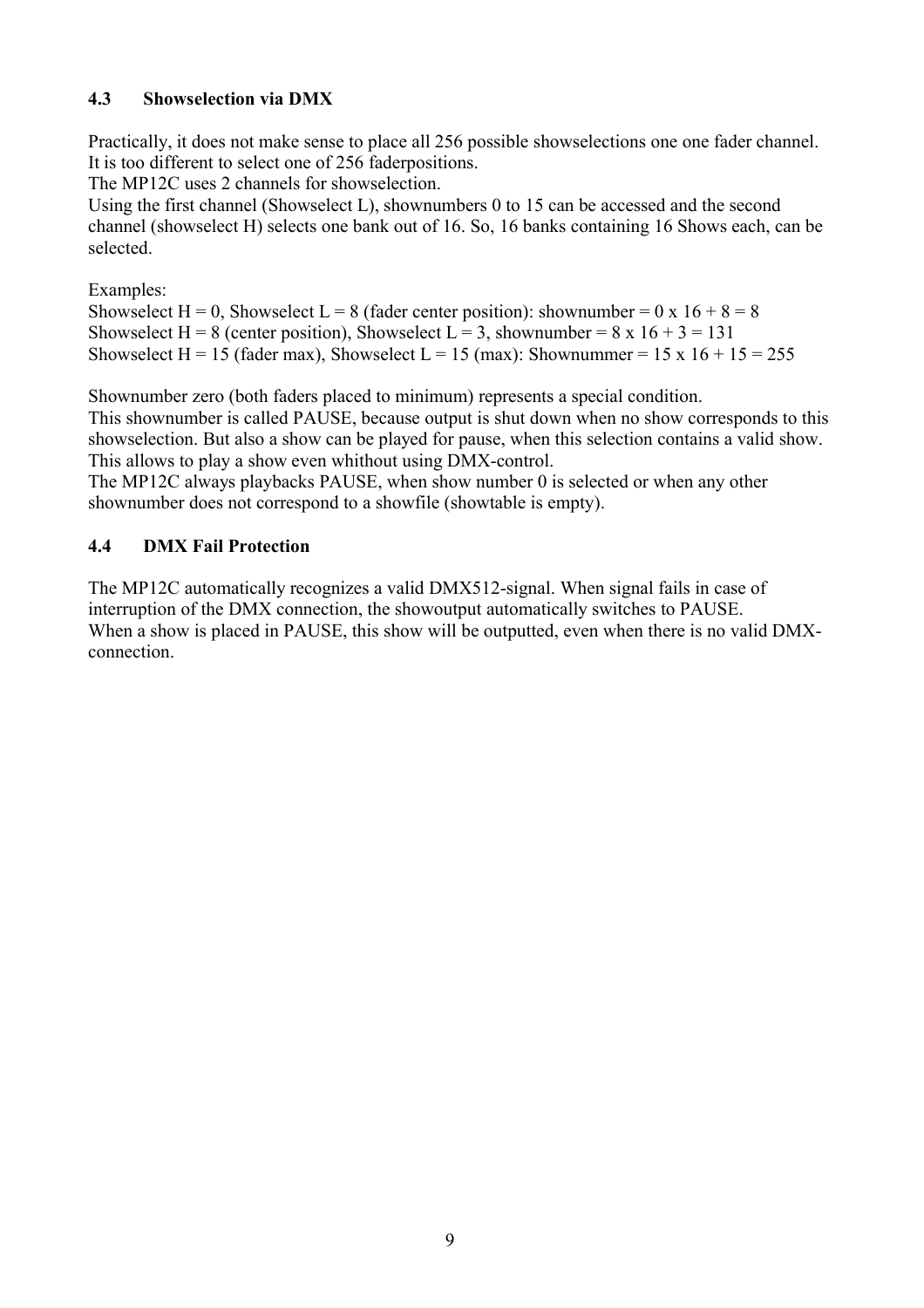## **5 Creating the Configurationfile CONFIG.DAT**

The free softwaretool, shipped together with every MP12C, allows the creation and modification of the configurationfile. DMX-baseaddress can be set and every control parameter can be directed to a specific DMX-channel inside the group of 16 channels. Also, DMX-control of every parameter can be disabled and a fixed value can be set instead.

| . Fdit Config.dat                             |                    | MP12C/LX V2.5       |                    | www.Jmlaser.com               | $ \Box$ $\times$     |
|-----------------------------------------------|--------------------|---------------------|--------------------|-------------------------------|----------------------|
| <b>Global Data</b>                            |                    | DMX-Channels 1-16   |                    |                               |                      |
| DMX-Baseaddress<br>11<br>$\blacktriangledown$ |                    | <b>Showselect L</b> | 1                  |                               |                      |
|                                               |                    | <b>Showselect H</b> | $\overline{2}$     | none (only show 0-15)         |                      |
|                                               |                    | <b>Speed Kpps</b>   | 3                  | none (use value in showtable) |                      |
|                                               |                    | Framerepeat         | 4                  | none (use value in showtable) |                      |
|                                               |                    |                     |                    |                               |                      |
|                                               |                    | <b>Size</b>         | 5                  | use value<br>255<br>none      |                      |
|                                               |                    | Offset X            | ┍<br>6             | use value<br>128<br>none      | ¥.                   |
|                                               |                    | <b>Offset Y</b>     | ⊽<br>7             | use value<br>128<br>none      | Y.                   |
|                                               |                    | <b>Blankshift</b>   | ◸<br>8             | use value<br>none<br>4        | $\blacktriangledown$ |
|                                               |                    | Intensity           | ╔<br>9             | use value<br>none<br>255      | $\blacktriangledown$ |
|                                               | Preset             |                     |                    |                               |                      |
| DMX-Value                                     | Filename           | Speed Kpps          | Framerepeat        | Displaymode                   |                      |
| 0 (Pause)                                     |                    | 20000               | 4                  | loop/interruptable            |                      |
| 1                                             |                    | 20000               | 4                  | loop/interruptable            |                      |
| $\overline{c}$                                |                    | 20000               | 4                  | loop/interruptable            |                      |
| 3                                             |                    | 20000               | 4                  | loop/interruptable            |                      |
| 4                                             |                    | 20000               | 4                  | loop/interruptable            |                      |
| 5                                             |                    | 20000               | 4                  | loop/interruptable            |                      |
| 6                                             |                    | 20000               | 4                  | loop/interruptable            |                      |
| 7                                             |                    | 20000               | 4                  | loop/interruptable            |                      |
| 8                                             |                    | 20000               | 4                  | loop/interruptable            |                      |
| <b>New Config</b>                             | <b>Load Config</b> |                     | <b>Save Config</b> | Print                         |                      |

**Fig. 2** Configurationsoftware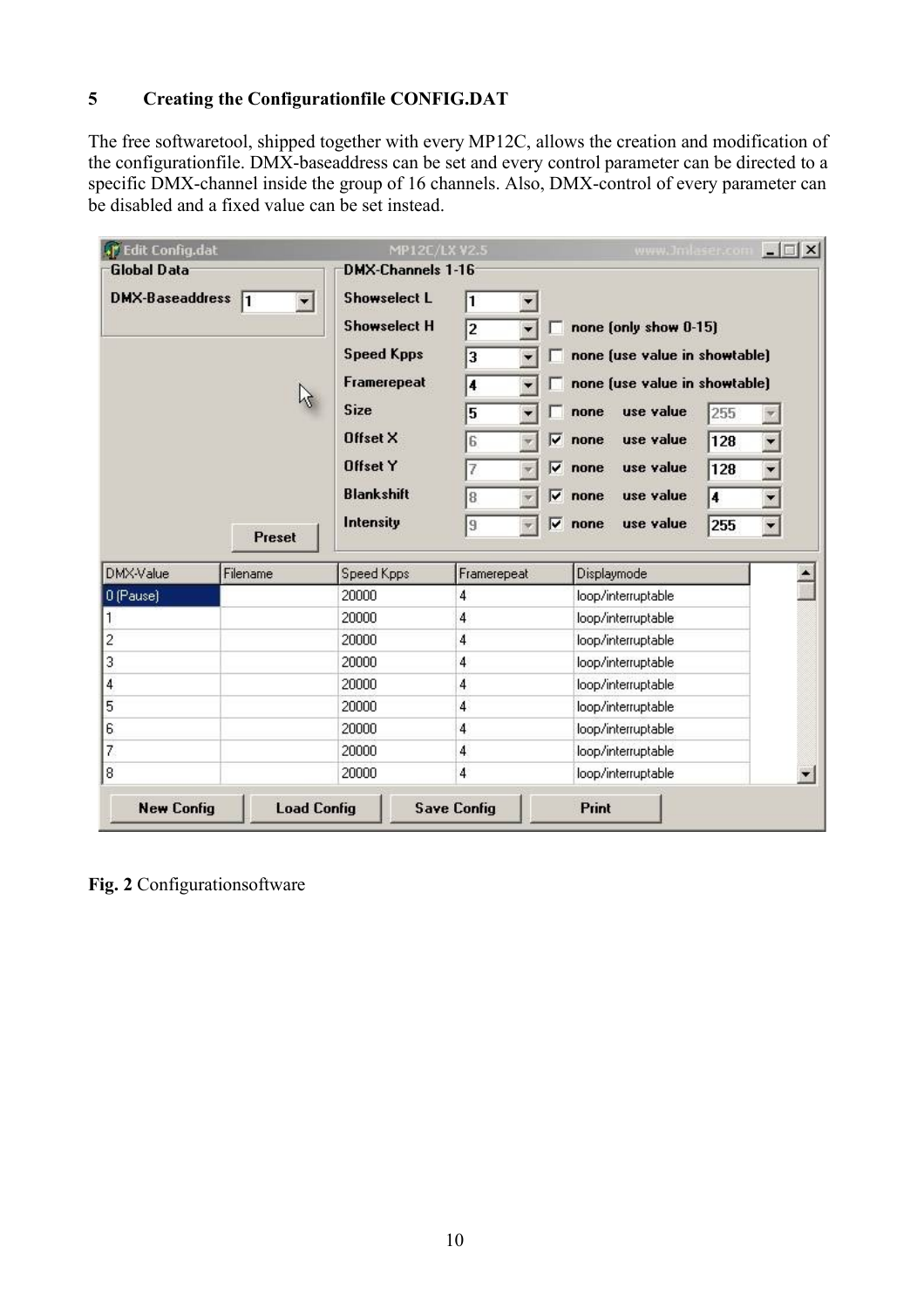#### **5.1 DMX-Baseaddress**

Input here the DMX-baseaddress, from where the group of 16 control channels starts. Possible values are 1-512. Maximum sum of baseaddress plus highest used control channel is 512. Any overflow will be watched by the software and a message will be displayed.

| -Global Data           |  |
|------------------------|--|
| <b>DMX-Baseaddress</b> |  |
|                        |  |

**Fig. 3** Global settings

## **5.2 Colorpalette**

This function is currently not supported by the MP12C. All shows will be outputted using the Pangolin\*-colorpalette.

## **5.3 Setting up DMX-channels (Fig. 4)**

Each parameter control can be placed to any channel starting from the baseaddress. By checking NONE, DMX-control can be disabled and a fixed value can be used.

| Showselect L        |   |            |                               |     |  |
|---------------------|---|------------|-------------------------------|-----|--|
| <b>Showselect H</b> | 2 |            | none (only show 0-15)         |     |  |
| <b>Speed Kpps</b>   | 3 |            | none (use value in showtable) |     |  |
| Framerepeat         | 4 |            | none (use value in showtable) |     |  |
| <b>Size</b>         | 5 | none       | use value                     | 255 |  |
| Offset X            | 6 | ⊽∶<br>none | use value                     | 128 |  |
| <b>Offset Y</b>     |   | ⊽<br>none  | use value                     | 128 |  |
| <b>Blankshift</b>   | 8 | ⊽<br>none  | use value                     | 4   |  |
| Intensity           | 9 | ⊽<br>none  | use value                     | 255 |  |

**Fig. 4** DMX-channel selection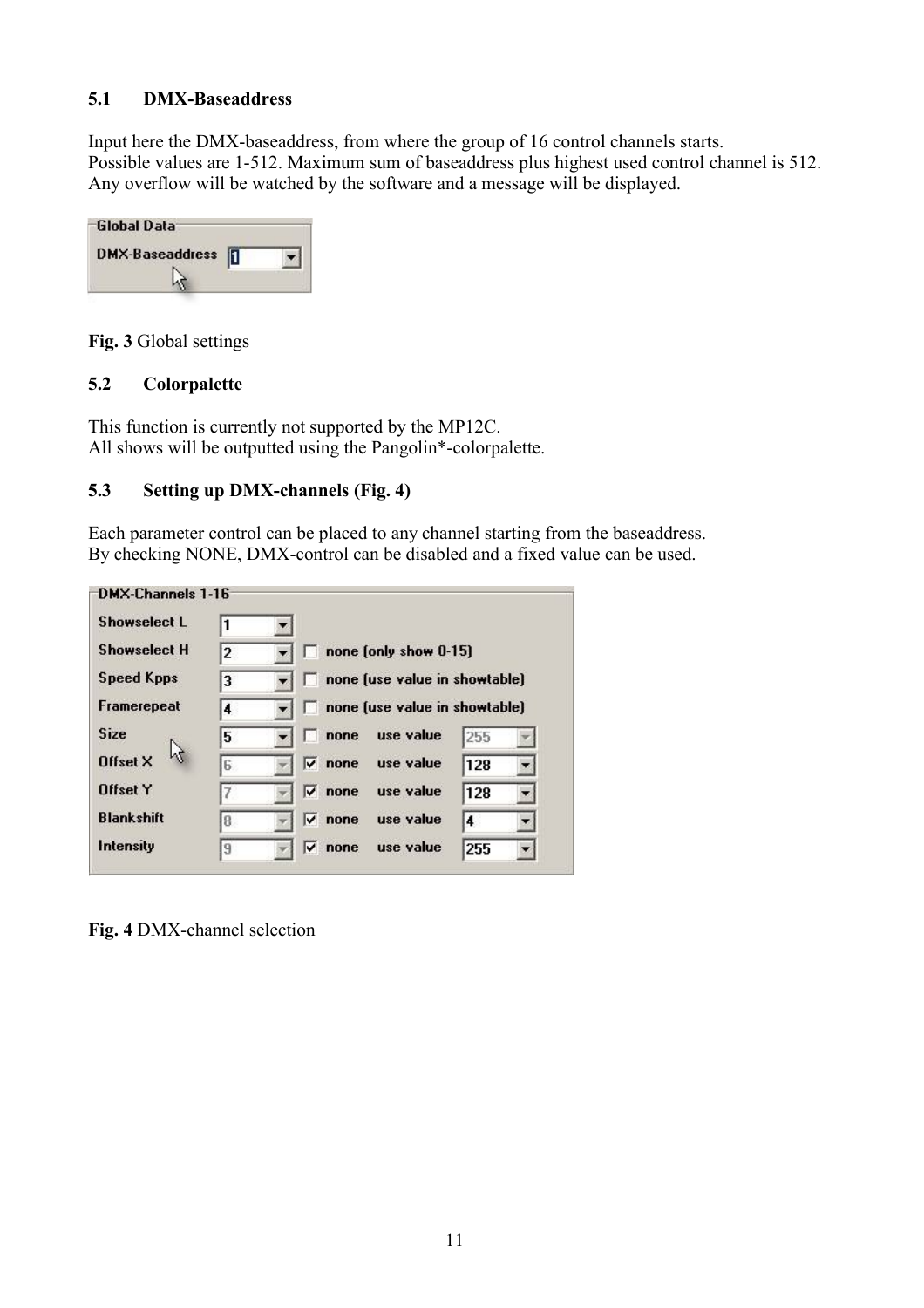## **Showselect L**

This DMX-function cannot be disabled!

Input here the channel for showselection.

When just this channel is used for showselection, one of the first 16 shows (including Pause) can be selected.

#### **Showselect H**

Input the channel number corresponding to this function here.

16 banks of shows, 16 shows each, can be selected using this function.

When DMX-control of this function is disabled, only shows number 0 (pause) to 15 are selectable from the control desk.

## **Speed Kpps**

Input the channel number corresponding to this function here.

This function controls the output speed (points per second).

The MP12C can output a maximum speed of 30000 points per second and 1000 points per second minimum.

Keep in mind that changing the point output speed also will change the speed of the displayed animation and also will influence the blanking settings (blankshifting). For this reason, the speed should be adjusted carefully.

When DMX-control of this function is disabled, the value set in the showtable individual for every show is used.

#### **Framerepeat**

Input the channel number corresponding to this function here.

Shows in ILDA-format do not contain any timing information. When all frames of a show are outputted one after the other, the animation speed is too fast.

By repeating every frame a number of times, the speed of the animation movement can be controlled. Common used values are 3-6. Values by DMX-control are 1 to 16.

When DMX-control of this function is disabled, the value set in the showtable individual for every show is used.

## **Size (projection size)**

Input the channel number corresponding to this function here.

When changing size by the use of DMX-control, a faderposition of 0 (minimum) can cause a standing laserbeam. This can be a dangerous condition!

It is recommended not to use this DMX-control and use the fixed global value instead, or to use laserprojectors with a scanner safety circuit only.

This ensures the laser emission being shut down during dangerous conditions.

Also the scanners can be overloaded when increasing the scan angle at the same scan speed.

DMX only allows a refreshrate of 50 Hz.

Moving a controlfader fast will result in jumps of the display settings.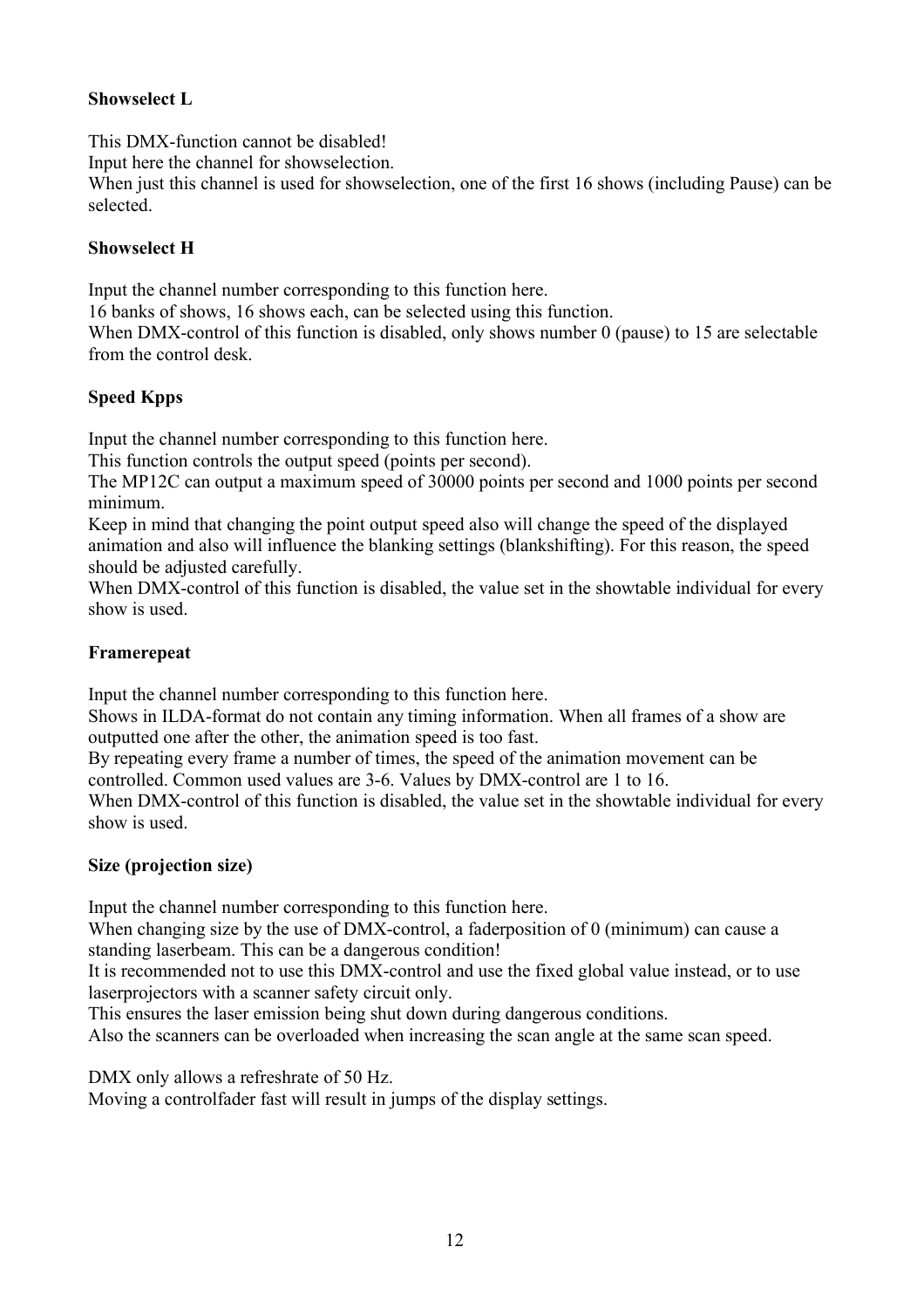## **Offset X (horizontal position)**

Input the channel number corresponding to this function here.

This setting has an unsigned value. A value of zero results in the maximum negative offset.

128 is the center position and 255 is the maximum positive offset.

When changing this value via DMX, the projected display can jump, because DMX signal rate is slow.

When DMX-control of this function is disabled, the value set behind "global Value" will be taken. For centerpostion, use a value of 128!

#### **Offset Y (vertical position)**

See Offset X.

#### **Blankshift**

Input the channel number corresponding to this function here.

This function can be controlled in 16 steps.

Here, the timing of the blanking (Laser  $=$  off) and the colors can be controlled.

Because the scanners are slower than the changes of colors or blanking, these changes has to be delayed. Common used values are 2 to 5. Possible values are 0 to 15.

When DMX-control of this function is disabled, the value set behind "global Value" will be taken. A global value for all shows often is critical, because different shows need different settings. The best solution is to adjust the value via DMX and save the settings together with the showselection as a scene on the DMX-desk.

Note: Changing the point speed (Kpps) will also make it necessary to change blankshifting.

## **Intensity**

Input the channel number corresponding to this function here.

Intensity controls the signal amplitude of the colorsignals RGB and Intensity Out. Intensity is controlled only when jumper is set to analog Intensity, otherwise fixed to TTL levels. When DMX-control of this function is disabled, the value set under the parameter 'Int' at the LED control panel is used. When no panel is connected, the value behind "global Value" will be taken.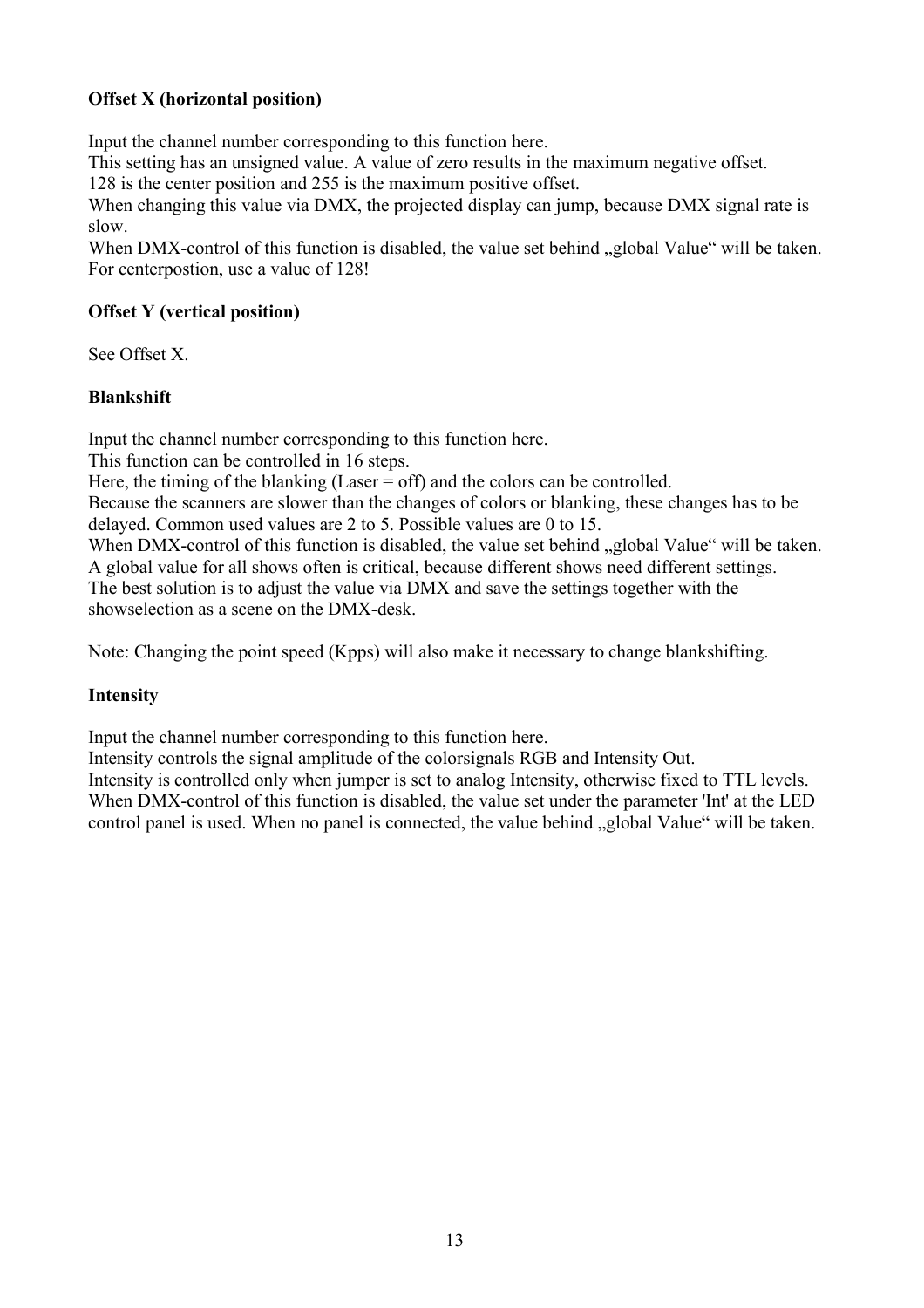## **5.4 The Showtable (Fig. 5)**

In the showtable, all DMX-values of the channels ShowselectH and ShowselectL are listed, giving a maximum count of 256 shows plus 2 separate shows for Trigger inputs.

A showfile and several showparameters can be allocated to every DMX-value.

When only using ShowselectL for showselection, rows from 16 to 255 don't care, because only 15 shows plus Pause can be accessed by DMX-control.

| DMX-Value | <b>Filename</b> | Speed Kpps | Framerepeat | <b>Displaymode</b>    |  |
|-----------|-----------------|------------|-------------|-----------------------|--|
| PAUSE     |                 | 20000      | 4           | loop/interruptable    |  |
|           |                 | 20000      | 4           | oneshot/interruptable |  |
|           | CREAT1 .ILD     | 20000      | 4<br>Μ      | oneshot/interruptable |  |
|           | GHOST JLD       | 20000      | 4           | oneshot/interruptable |  |
| 4         | GRID.<br>.ILD   | 20000      | 4           | oneshot/interruptable |  |
| 5         | MEDIA .ILD      | 20000      | 4           | oneshot/interruptable |  |
| 6         | COLOR .ILD      | 20000      | 4           | oneshot/interruptable |  |
|           |                 | 20000      | 4           | oneshot/interruptable |  |
| 8         |                 | 20000      | 4           | oneshot/interruptable |  |

#### **Fig. 5** Showtable

When clicking in a row under Filename, a dialog openes for selecting a file (Fig.6).

The same file can be used in different rows of the table.

Watch that the card (removeable media) is selected as the path. Then you can be sure, that your showfile is available on the card.

It is also possible to work in a backup directory on the harddisk and then copy the whole content to the memorycard. But then, it must be sure, that there are short filenames available. This is normally only sure, when using FAT-filesystem. Otherwise, Windows\*\* will create a short filename, when copying data to memorycard, and the names would be changed. The player then will not find the filename on the card.

It is better, first to place all showfiles on the memorycard and then selecting them directly from the card!

| COLORS.ILD            | CREAT5.ILD<br>學   | Grey.ild<br>鄣             | Ф<br>Lο               |
|-----------------------|-------------------|---------------------------|-----------------------|
| colwheel.ild<br>φ     | creation.ild<br>÷ | Grid.ild<br>學             | ⊕]M/                  |
| CREAT1.ILD<br>Ф       | CYAN.ILD<br>÷     | <sup>9</sup> Hallo.ild    | ¶[Mε                  |
| CREAT2.ILD<br>đΡ      | GEIST.ILD<br>Ф    | <sup>6</sup> Hysteres.ild | ¶ Or                  |
| CREAT3.ILD<br>Ф       | ghost.ild<br>Φ    | LINES2.ILD<br>Ф           | $\Psi$ Pla            |
| CREAT4.ILD            | GREEN.ILD<br>Φ    | <b>TILINES.ILD</b>        | <sup>可</sup> pla      |
| $\lvert \cdot \rvert$ |                   |                           | $\blacktriangleright$ |

Fig.6 Filedialog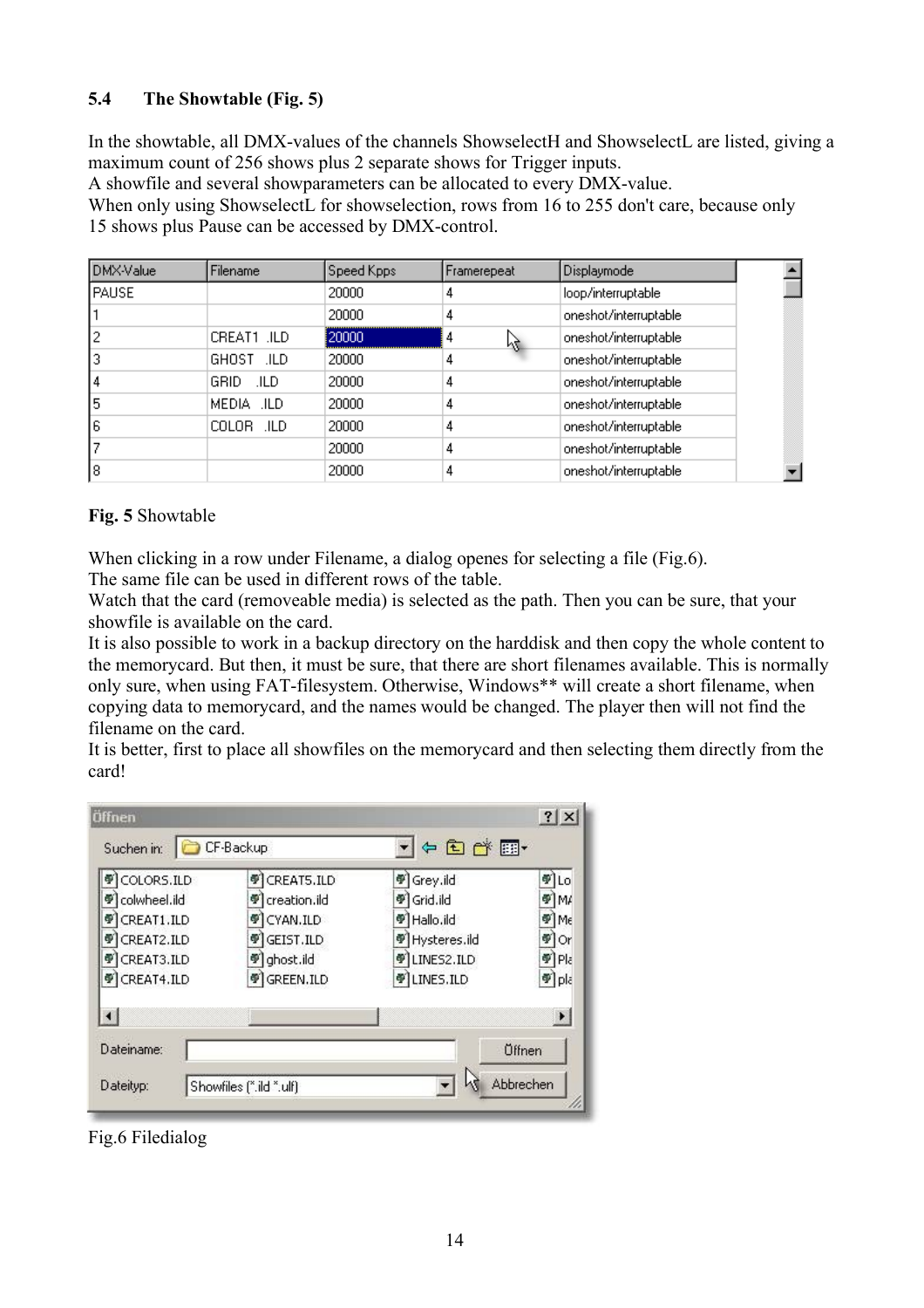#### **Note for Windows\*\* 2000 or Windows\*\* XP with NTFS-filesystem:**

NTFS will not create short filenames or change the names when copying files to the card. It is recommended first copying all showfiles to the card and then select all files directly from the memorycard, when making configuration.

#### **Sapeed, Framerepeat and Displaymode**

When clicking on this fields in the showtable, a new dialog openes (Fig.7). Here the values corresponding to the selected show (line in table) can be set. Copy and paste can be used to copy all values of a row into another row of the showtable (Fig. 6).

| <b>All</b> Data |                       |           |             |                    |
|-----------------|-----------------------|-----------|-------------|--------------------|
| DMX - Value     | <b>Filename</b>       | Speed pps | Framerepeat | <b>Displaymode</b> |
|                 | $\mathbb{d}$<br>dhost | 20000     | 14          | loop/interruptable |
|                 | <b>No File</b>        |           |             |                    |
|                 |                       |           |             |                    |
| ΠK              | Copy                  | Paste     | Cancel      | lrg                |

#### **Fig. 7**

#### **"No File"-Button**

Use this button to delete Showentries from the showtable. This cannot be done in the filedialog, so this additional button was added.

This is important, for example, to remove a show from the Pause-field (Show 0).

#### **Speed Kpps**

This is the outputspeed (pointrate) for the current show.

This value only will be used, when the speed is not controlled by DMX-channel. The lasershowplayer MP12C supports a maximum output speed of 30 Kpps (30000 points per second). When using a value greater than 30000, the player limits the speed to 30K internally.

#### **Framerepeat**

This value only will be used when framerepeat is not controlled by DMX-channel.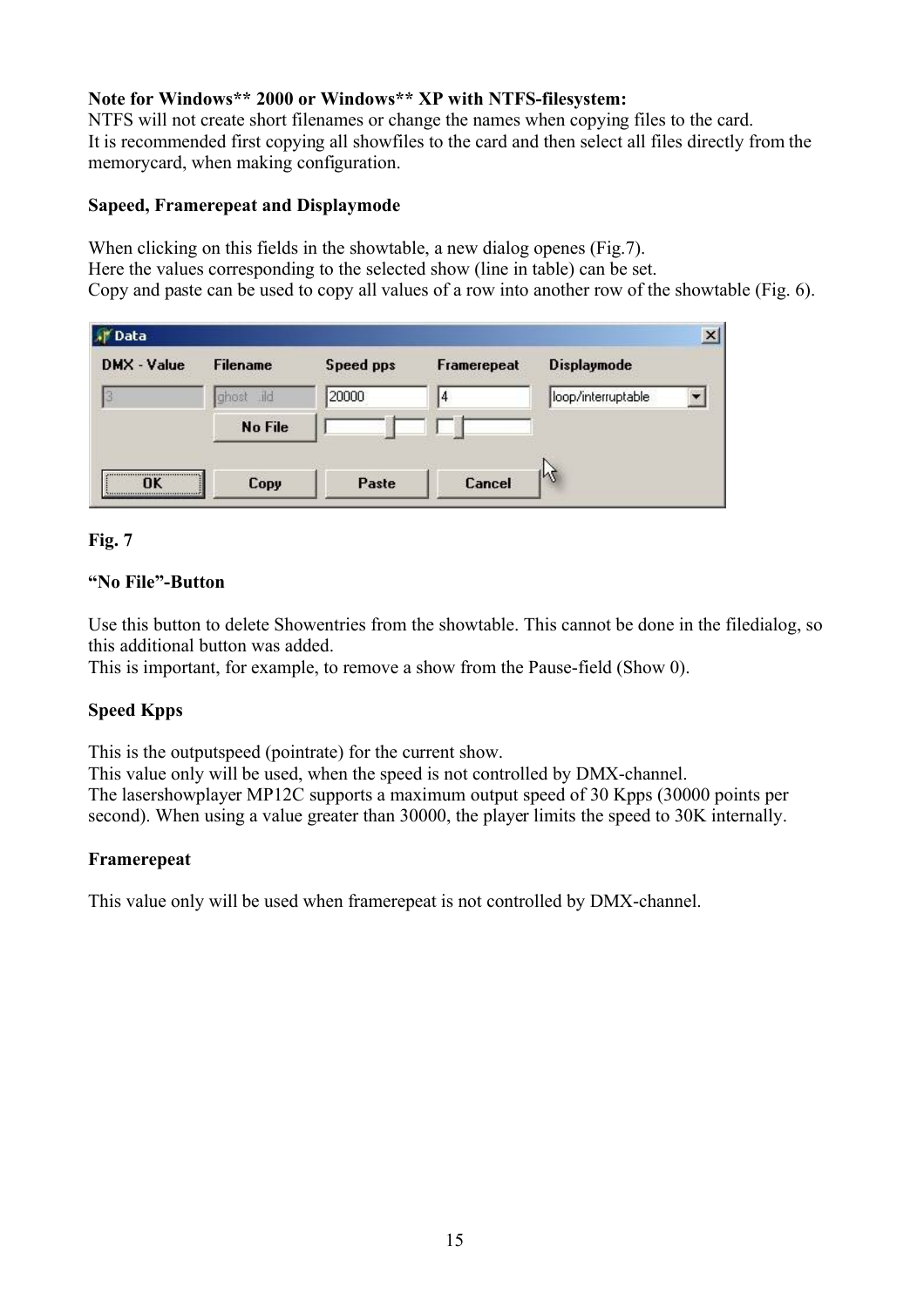#### **Displaymode (Fig. 8)**

Here, one of four possible displaymodes can be selected. PAUSE is fixed to one mode.

Displaymode is the combination of 2 showmodes and 2 prioritymodes.



#### **Fig. 8**

The 2 showmodes are Loop or Oneshot.

#### **Loop**

When using this mode, playback of the show will be repeated as long as no new show will be selected.

For example, when the show only consists of one single frame, this frame will be displayed permanently.

#### **Oneshot**

The selected show will be displayed exactly one time.

When the show only consists of one single frame, htis frame will be displayed n-times, where n is the value under Framerepeat.

When playback of the show or frame is finished and no new show is selected for playback, the player automatically will switch to PAUSE (show 0).

The 2 showmodes can be combined with 2 output prioritoes. These are Complete and Interruptable.

#### **Complete**

The current running show will be outputted completely, before any new showselection is possible.

#### **Interruptable**

The current running show will be aborted, when a new show is selected.

The following combinations are possible:

Loop/Complete

The current show always is displayed completely and will restart from the beginning, when no new showselction is reconized at the end of the show.

Loop/Interruptable

The current show will be repeated, when no new show is selected. When selecting a new show, the current running show will be aborted.

Oneshot/Complete The show will be displayed completely, exactly one time

Oneshot/Interruptable

The show will be displayed exactly one time, but will be aborted when a new show is selected.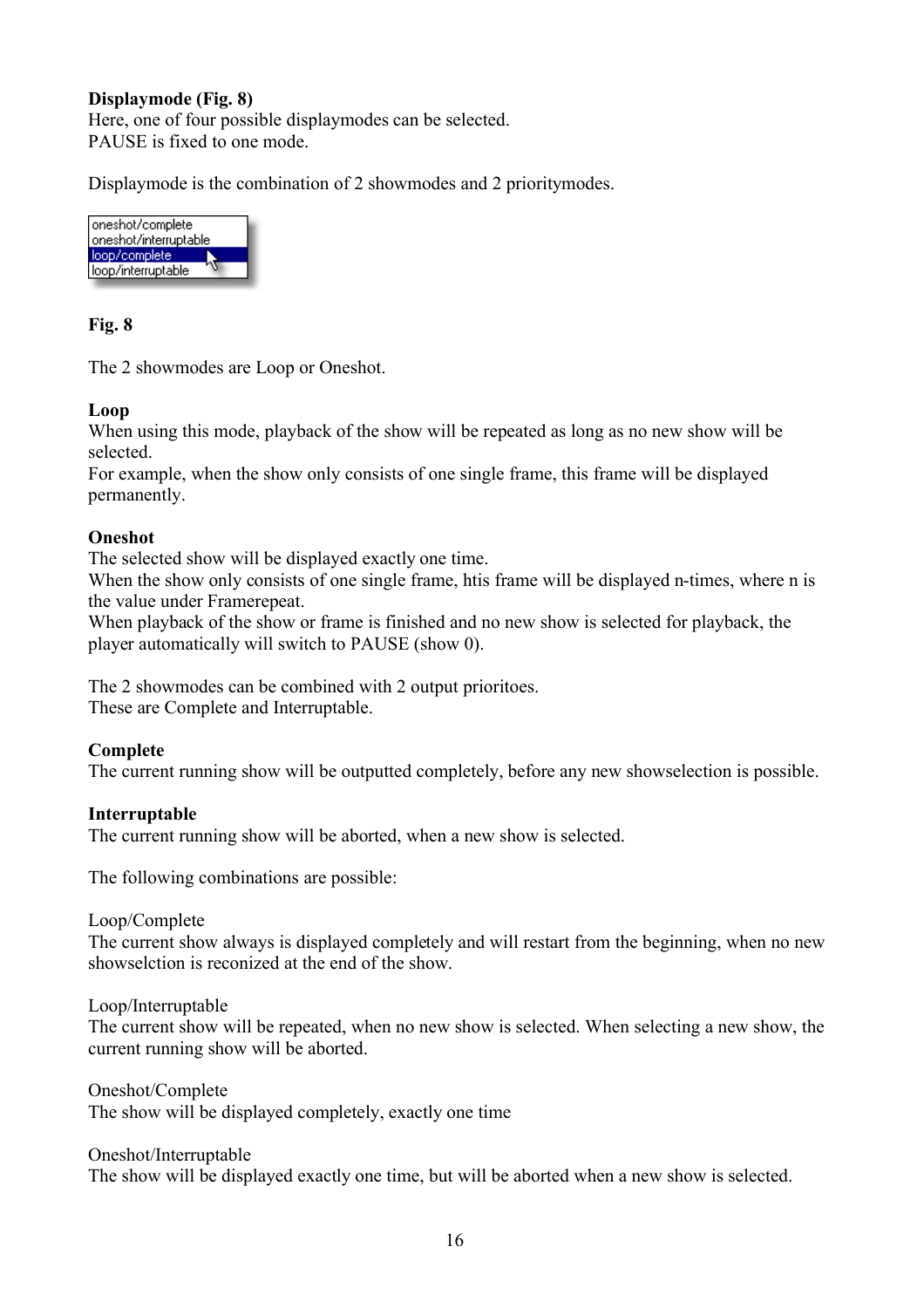## **Exceptions**

Show number 0 (Pause) is always Loop/Interruptable.

#### **Note**

When a show is running in Complete-mode, all parameters like speed, size, offset, framerepeat and blankshift will be held (also when controlled by DMX).

Otherwise, the parameters would be changed when selecting a new show during playback of the current show.

#### **The Pauseshow**

Normally, the filename at shownumber 0 (Pause) is left blank.

When selcting Pause or after finishing playback, the laser is blanked and the output is stopped. In some special cases, for example when using the system as an advertising display without DMX, it could be necessary to playback a show without any additional control. When placing a showfile to show number 0 (pause), this show always will be outputted, when no

other show is selected.

#### **Triggershows 1 und 2 (currently not implemented!)**

#### **Useful combinations of displaymodes**

Long shows should be interruptable to allow changing to another show.

Short shows or short effects should be set to Complete.

Single frames should be set to Loop, because otherwise they just will be displayed parts of a second.

Special sequences as a highlight of a show should be set to Oneshot.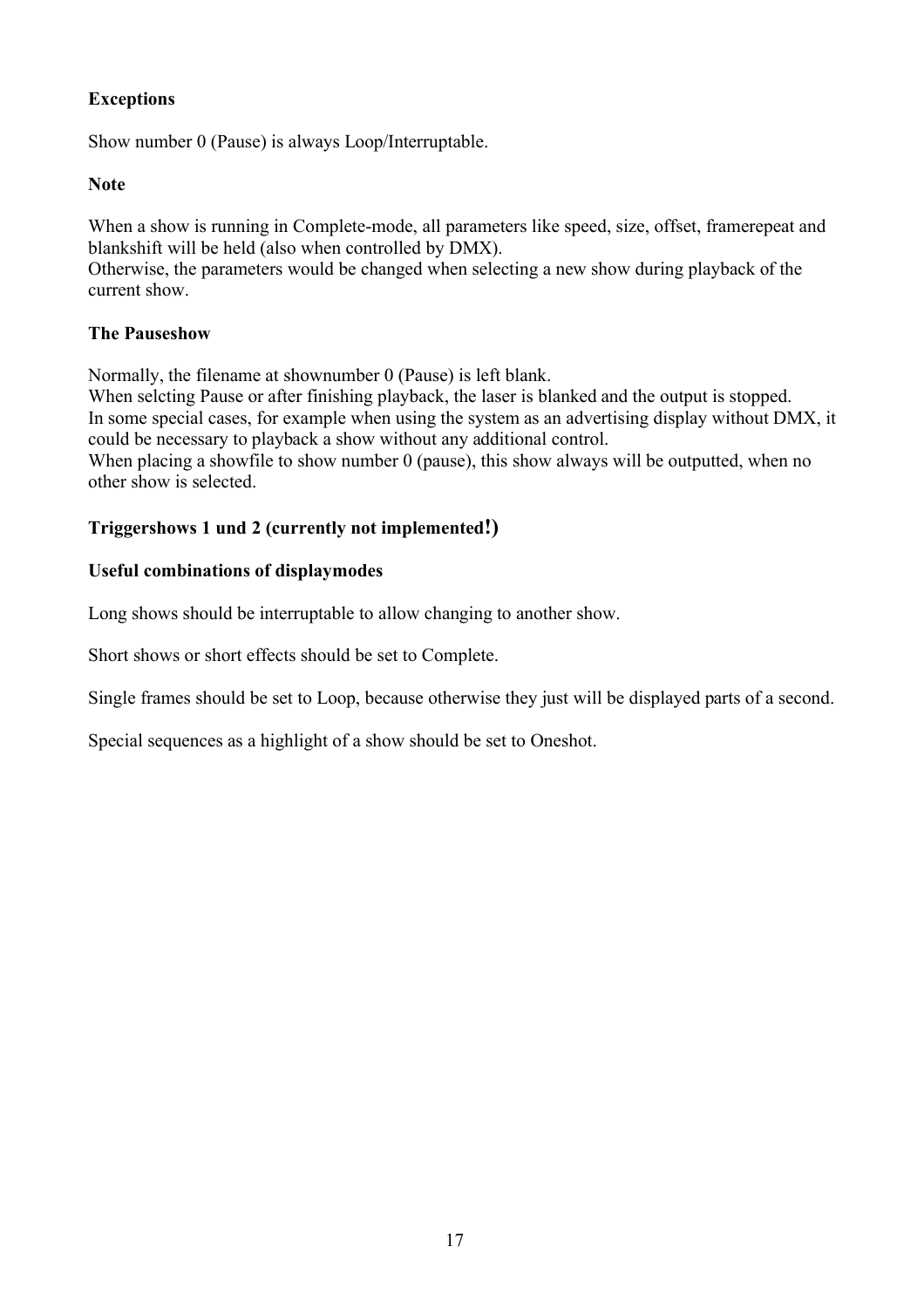## **The Preset Button (Fig.9)**

Using this button, settings in the showtable can be set for all shows simultaneous. For example, when all shows should be run at 10000 pps, this value will be set under 'Speed' and will be set for all shows or rows in the table by clicking 'Preset Speed'. The same can be done for Framerepeat or Displaymode.

**Note**: This functions cannot be undone!

| <b>Speed</b>        | Framerepeat      | <b>Displaymode</b>        |
|---------------------|------------------|---------------------------|
|                     | 4                | loop/interruptable        |
| <b>Preset Speed</b> | <b>Preset FR</b> | <b>Preset Displaymode</b> |
|                     | <b>Close</b>     |                           |

**Fig.9** Preset Button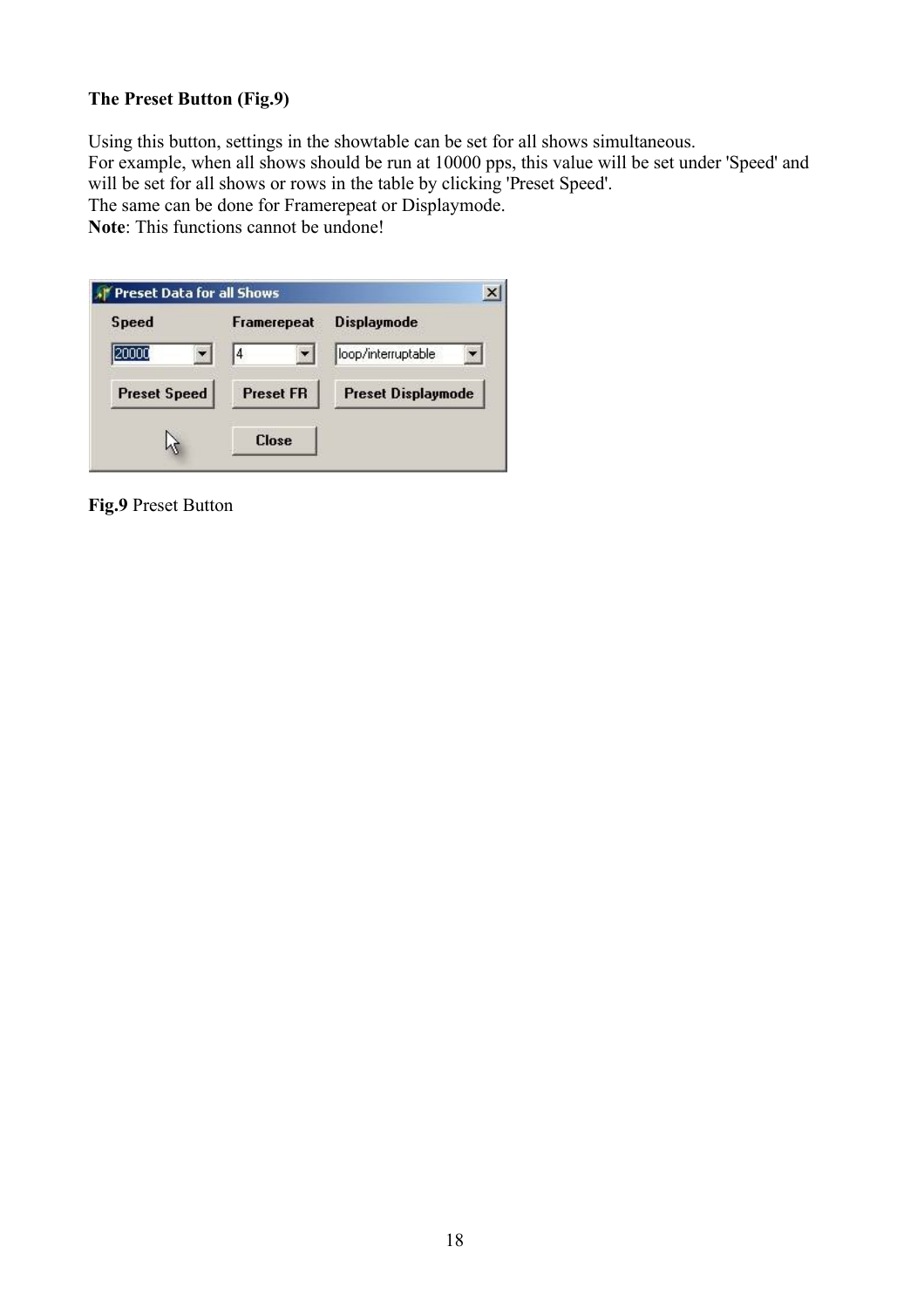#### **6 Errors**

If any errorcondition occurs, a code will be displayed on the status-LEDs (see table). Not all errors will cause a stop of playback.

Errors from the memorycard (read/write) will cause a total shutdown of the player. If there is no card or the card is not inserted correctly of if there is no right format or filesystem, the player functions will be shut down.

When there is no file allocated to a selected shownumber, this is no errorcondition and the player will switch the output to Pause (Shownumber 0 PAUSE).

When the accessed showfile is not valid or corrupted, the playback will be switched off. All other functions keep running and the selection of another show is possible.

#### **6.1 Errorcodes on Status-LEDs**

Ready DMX Error Data

|         |               | Red |   | No MMC/SD-card                           |
|---------|---------------|-----|---|------------------------------------------|
|         |               | Red |   | YellowFilesystem FAT16 not found         |
| Green - |               | Red |   | YellowDataerror when reading MMC/SD-card |
| Green - |               | Red |   | File not found or invalid file           |
| Green - |               |     | X | No DMX-signal                            |
|         | Green Green - |     |   | Ready                                    |
|         |               |     |   |                                          |
|         |               |     |   | YellowFirmwareupdate currently running   |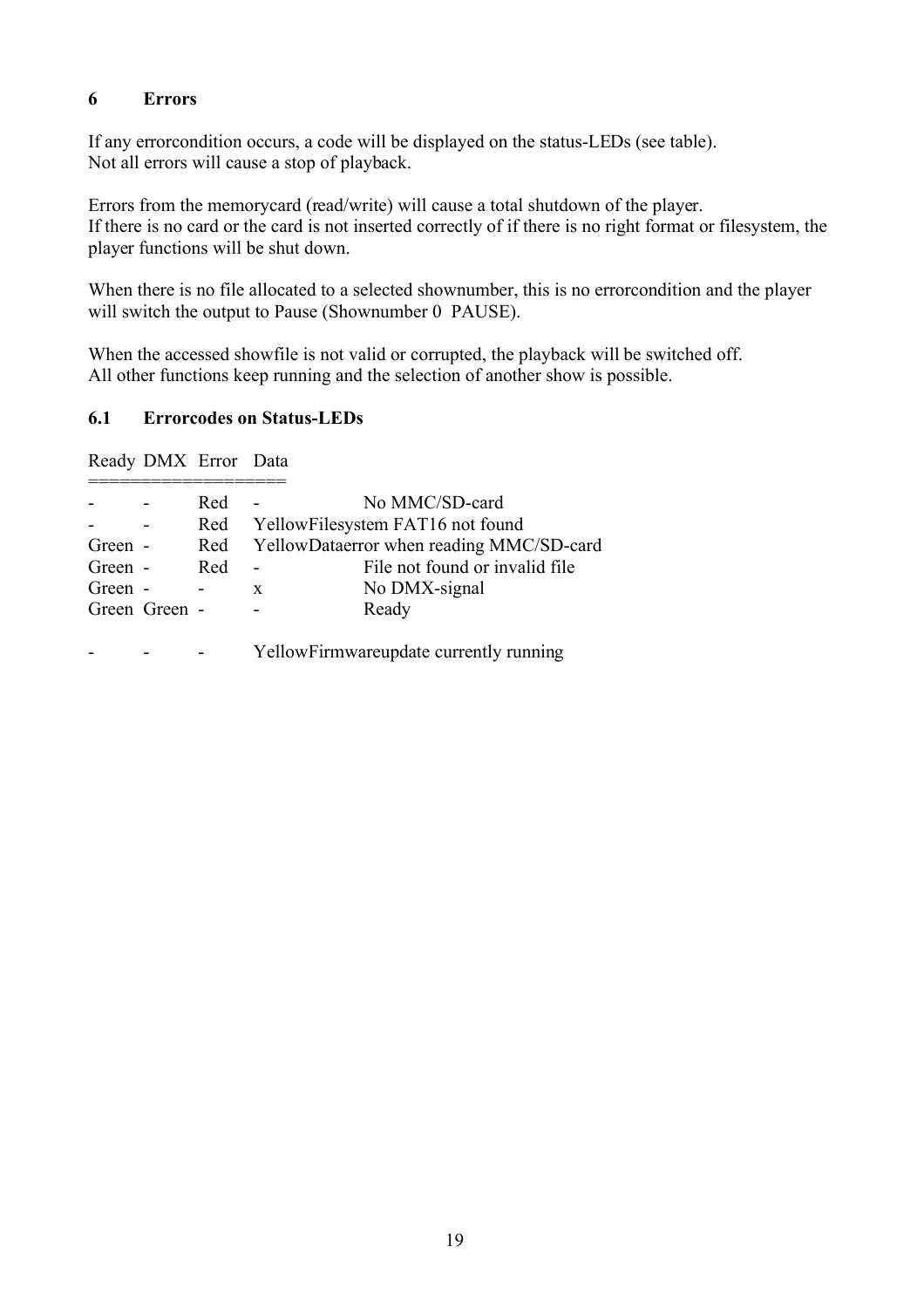## **7 LED-Panel**



#### **Fig. 10** Panel

The panel is available as an option for the MP12 and can be connected using a 10pin flatcable.

The panel can be used to acces some important parameters for the ILDA-players MP12 directly, without the use of the configfile of the flashcard.

The panel is recognized automatically, once the player is switched-on and the panel is connected correctly.

If the panel is not connected, the parameters from the configfile are used.

All settings are stored in the panel.

When trying to connect to the player (or if there is no connection possible), the panel displays "---". If the memory of the panel is empty, it displays "Err" at power-on.

At normal function, if parameters are set, the panel displays the actual DMX-baseaddress, for example "001".

There are 3 keys from left to right:

#### **1. Mode**

By pressing Mode, the actual parameter for changing is selected.

There are 3 parameters currently available:

"Adr" = DMX-baseaddress

"Int" = max. Intensity for color- and intensity output laser

"Ort" = orientation of the projection

#### **2. Select**

After selected the parameter with Mode, press Select and the current stored value will be displayed. By pressing Select again, the digit for changing will blink.

Pressing Select multiple times will activate all digits by blinking one after the other.

#### **3. Up**

Use this key to change the current number in the blinking digit. The number will be increased. When reaching the maximum number (9), the number will be start from zero again.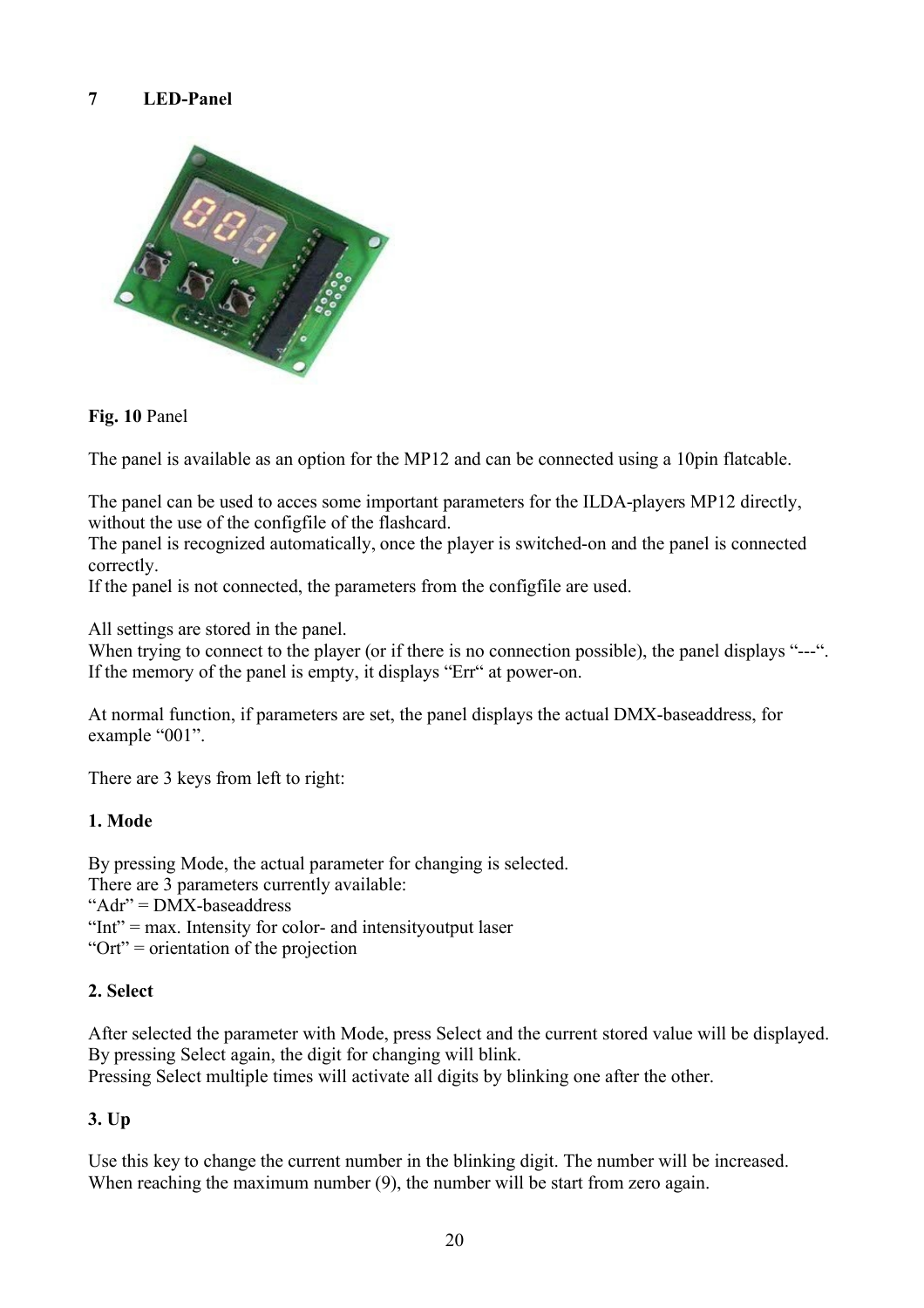#### **Example:**

Setting DMX-baseaddress to 200.

Press "Mode" until "Adr" blinks Press "Select" until current value is displayed and right digit blinks Press "Up" until "0" is reached. Press "Select" to go to middle digit Press "Up" until "0". Press "Select" until left digit blinks Press "Up" until "2" is reached. Press "Mode" for exit this parameter. The value is stored automatically.

All values are stored and activated when exit the parameter input by pressing "Mode". After not changing anything in the parameter input routine, the panel will return to main routine after about 10 seconds without storing value to memory.

Note that playback of longer shows may be interrupted (stopped) when changing parameters at the panel during showoutput. Display of single frames of short sequences normally will not be interrupted.

#### **Limits**

| DMX-baseaddress | $1 - 512$ |
|-----------------|-----------|
| Intensity       | $() = 99$ |
| Orientation     | $0 - 7$   |

Limits will be controlled automatically by the panel. If trying to set a value beyond the limits, the panel automatically corrects to an allowed value during input.

#### **Intensity**

The value under "Int" sets the maximum intensity for the laser. All show values for RGB-outputs and analog blanking output will be devided by this value linear.

#### **Orientation**

There are 8 different values possible, allowing all possible projection orientations. This is important for backprojections or if it is not clear how the projector is installed at the **location** 

- 1. normal
- 2. X invert
- 3. Y invert
- 4. X and Y invert
- 5. X and Y changed
- 6. X and Y changed and X invert
- 7. X and Y changed and Y invert
- 8. X and Y changed and both inverted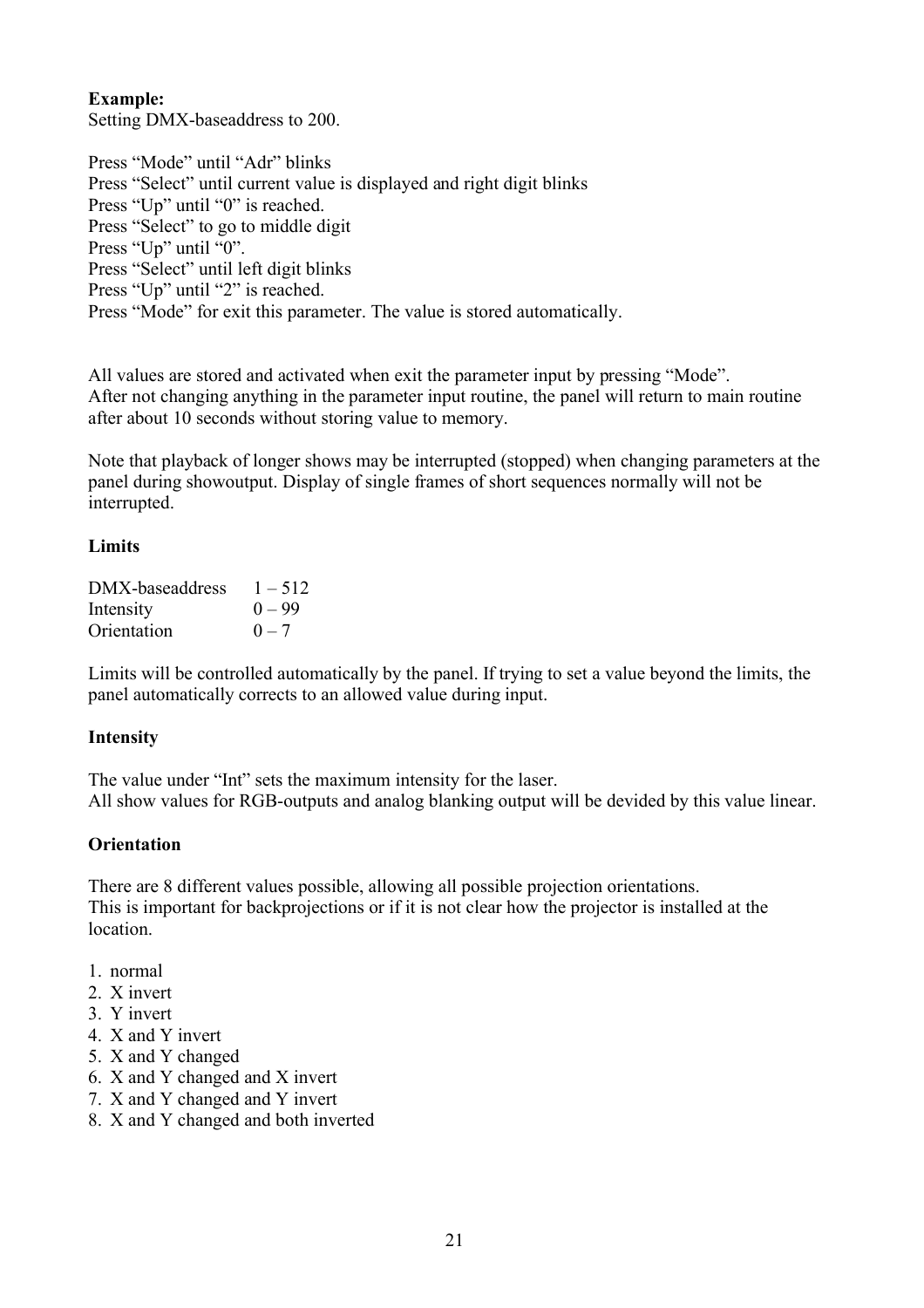## **7.1 Mechanische Abmessungen Bedienteil**

**DMX-Panel mechanical dimensions** 



**Fig. 11** mechanische Abmessungen Bedienteil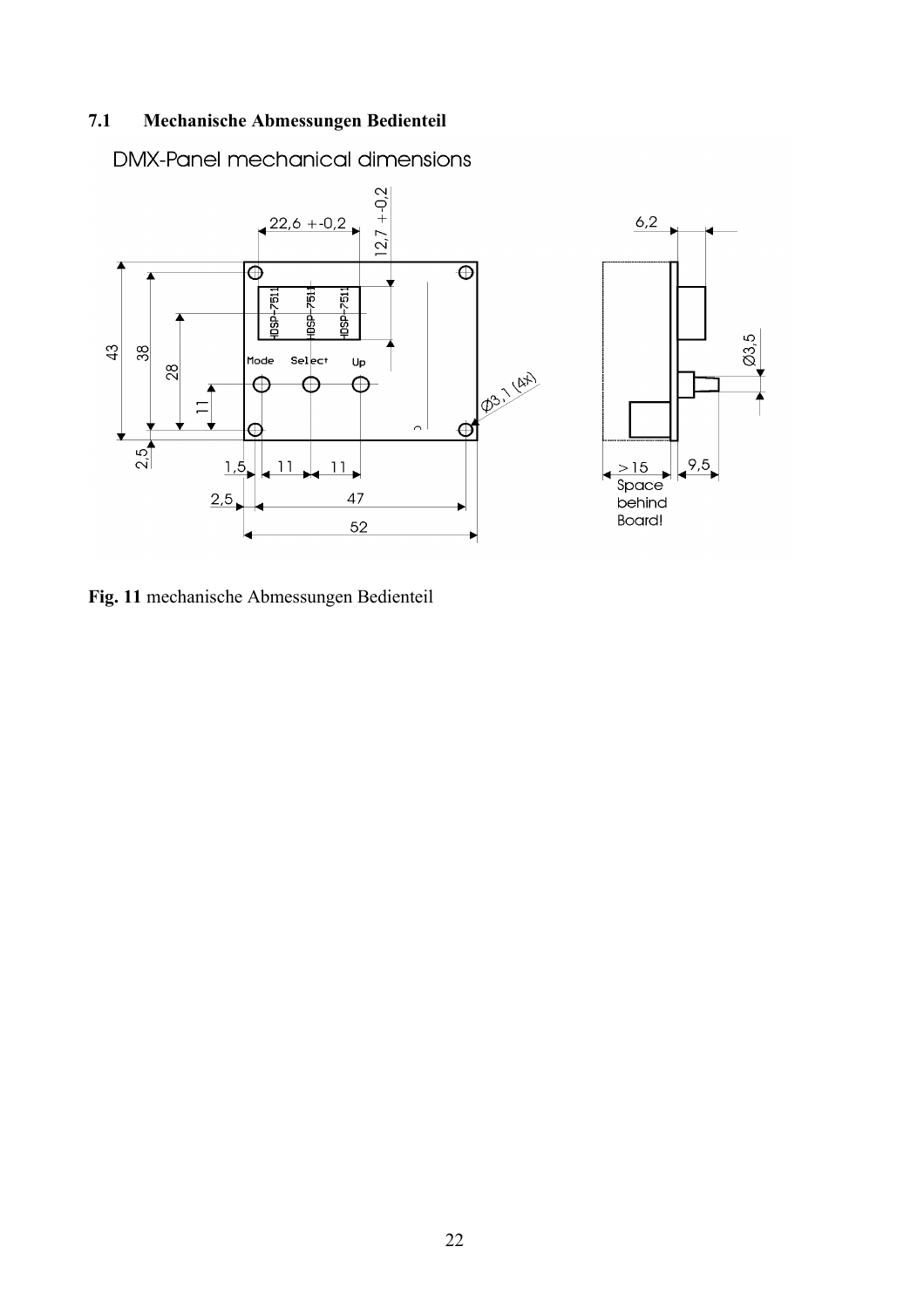## **8 Firmwareupdate**

All players of the MP12-series (MP12C, MP12LX) can be updated to a new firmware release. This allows eliminating softwarebugs and adding new features, as soon as available from the manufacturer.

The procedure for firmwareupdate is very simple and runs nearly automatically.

## **8.1 Updateprocedure**

The operating system of the device is stored in the internal memory of the microcontroller. To change this program, the internal memory has to be erased and reprogrammed.

The following is necessary to do an update:

- A FAT16-formatted MMC/SD-card
- A file named FWUP12C.BIN stored on the card
- A file named FLASHMP.BIN stored on the card

The 2 files can be downloaded from the website of the manufacturer. Note that all versions use the same filename, so the MP12 can find the file. All files are packed in archives using the name of the release.

The file FLASHMP.BIN is the same for all showplayers.

The firmwarefile FWUP12C.BIN will be deleted from the memorycard after update!

**Note:** Only files with exactly these names will be recognized by the player:

- FLASHMP.BIN is a programming tool for all devices of the MP12-series.
- FWUP12C.BIN is the update file just for the MP12C

Never modificate or rename these files!

So you need these 2 files. These 2 files should be placed on the memorycard. The normal card for shows can be used for this.

It is recommended to use a tested and reliable memorycard for doing updates!

The card now should be inserted into the cardslot and the player should be switched on.

The device now checks the availability of these files. Is one ore both files missing, the player starts its normal operation. When both files are found, the update procedure starts automatically.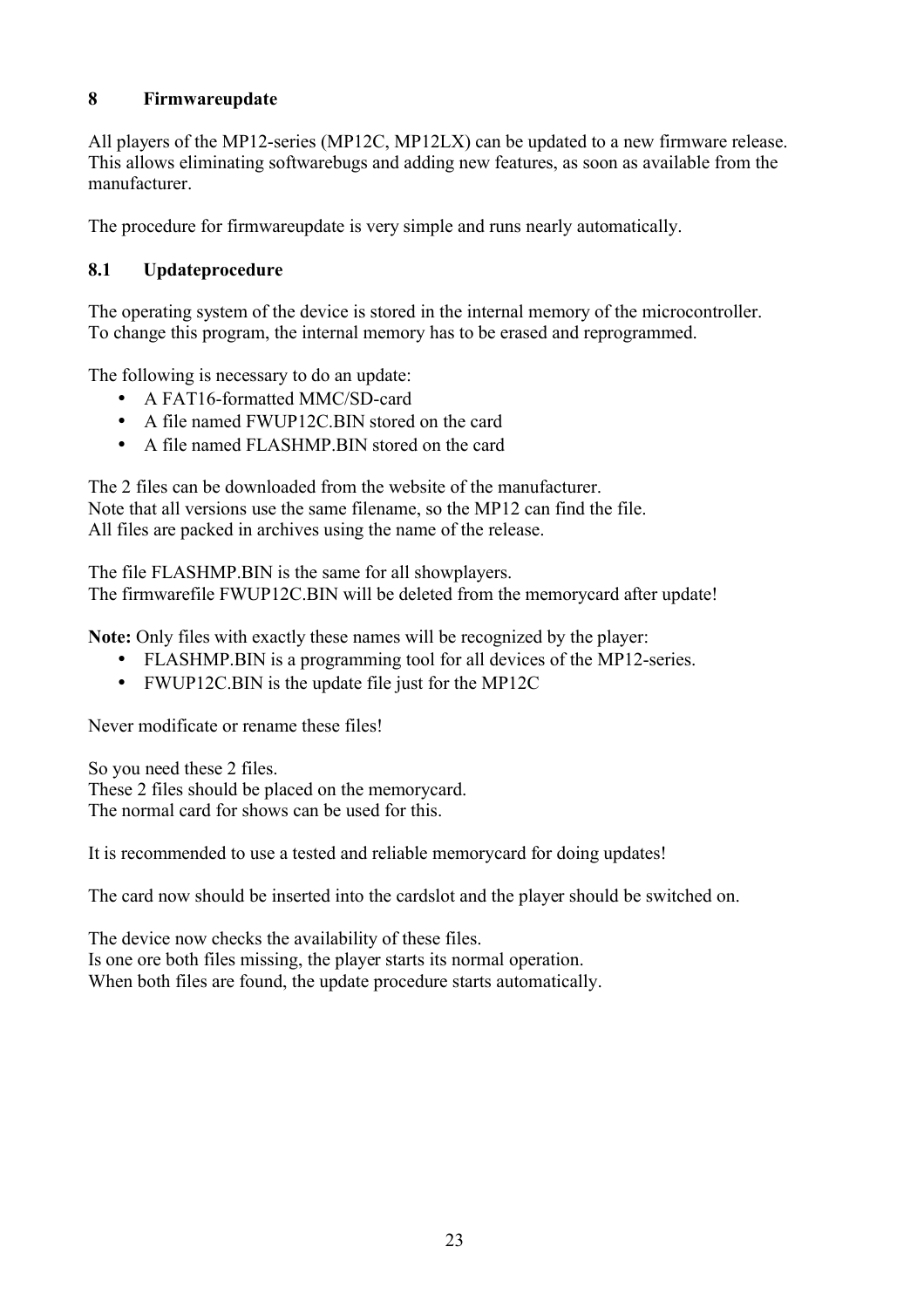The files will be verificated. When a file is corrupted, the player continues its normal operation.

When all securitychecks are successful, the update begins.

During update procedure, **only the yellow** LED os on. This can take a few seconds.

Avoid shutting down the power for the player or removing the card during this time! This will cause malfunction and will destroy the firmware. A new update procedure will be necessary. Under worst case conditions, the memory of the microcontroller can be damaged.

When the update is successful, the updatefile is deleted from the memorycard automatically. This prevents the system to be updated, when it is powered-on the next time. The file FLASHMP BIN can be left on the card.

The player now starts its normal operation.

Check all functions, after doing an update.

When an update is not successful, another update is possible. But first, the updatefile must be copied to the memorycard again.

## **8.2 Troubleshooting**

When an error occurs during firmware update, the procedure stops and all LEDs are on. When the internal memory of the microcontroller is corrupted, the player may be without any function.

Try another firmwareupdate.

When there is no function after 2-3 updates, please contact the manufacturer.

#### **Remember to switch off the device before removing the card and first insert the card in the slot before switching on the device again!**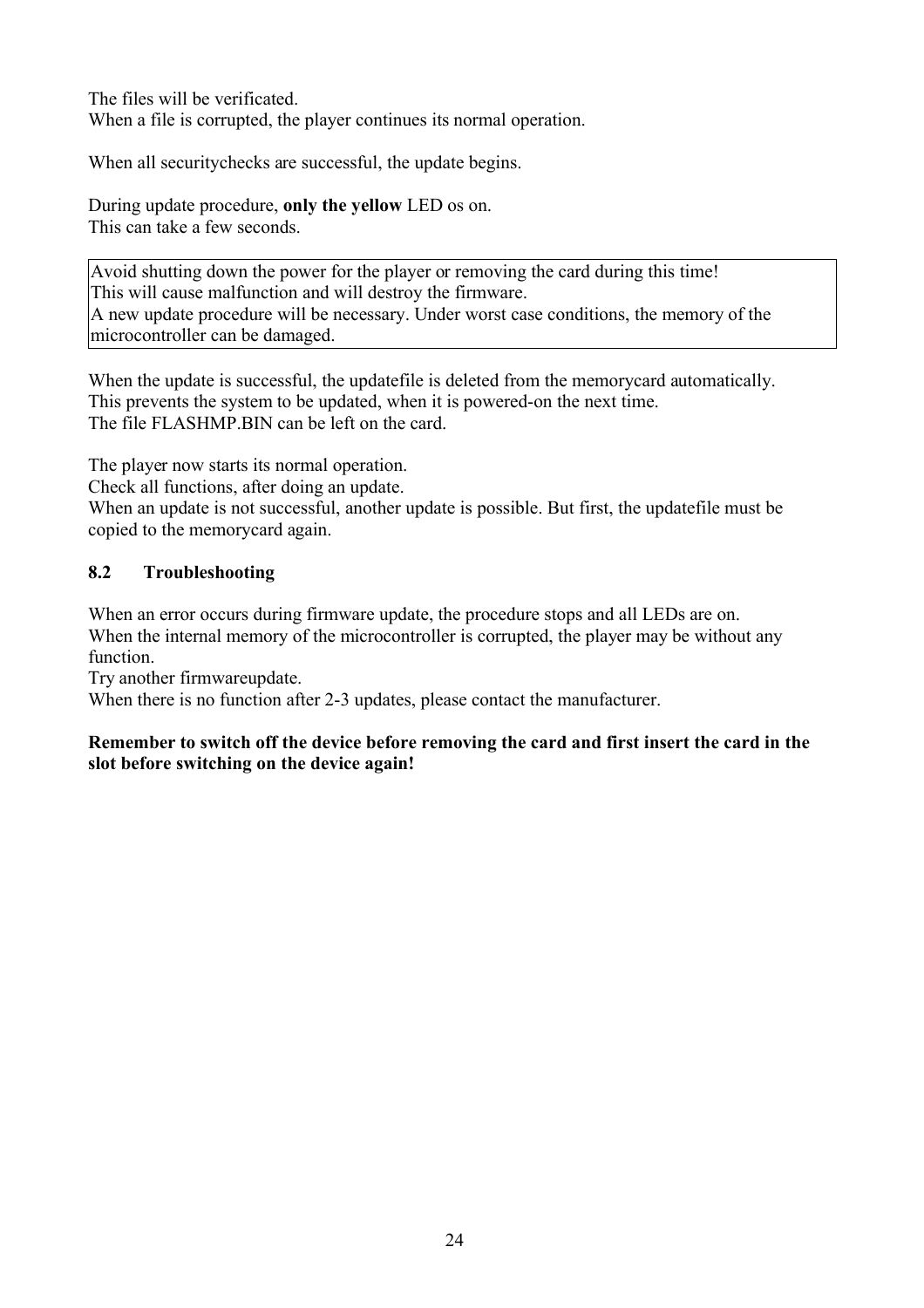**The MP12C only runs correctly with the CF-card, shipped with the product! Do not try other cards!**